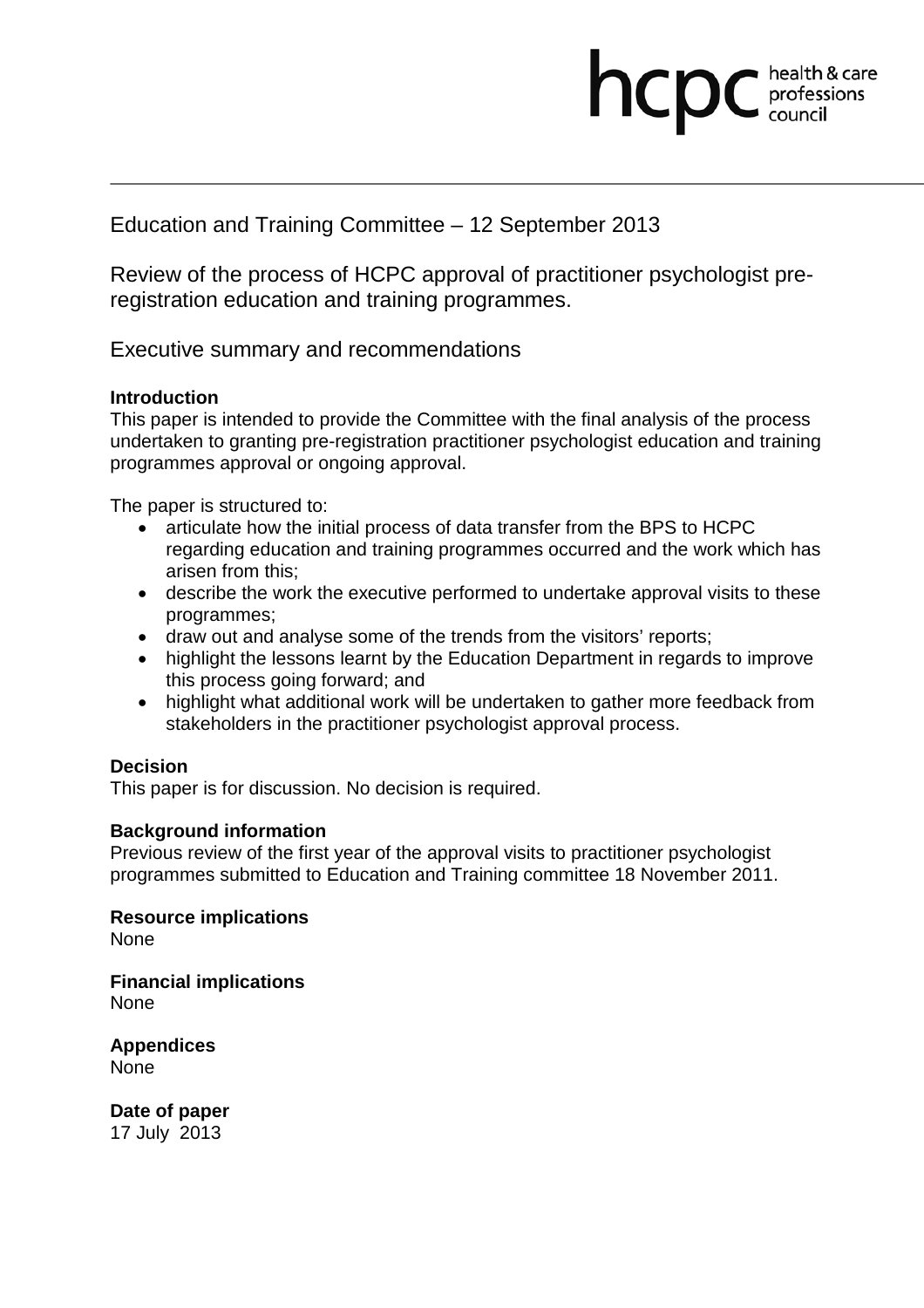Review of the process of HCPC approval of practitioner psychologist pre-registration education and training programmes.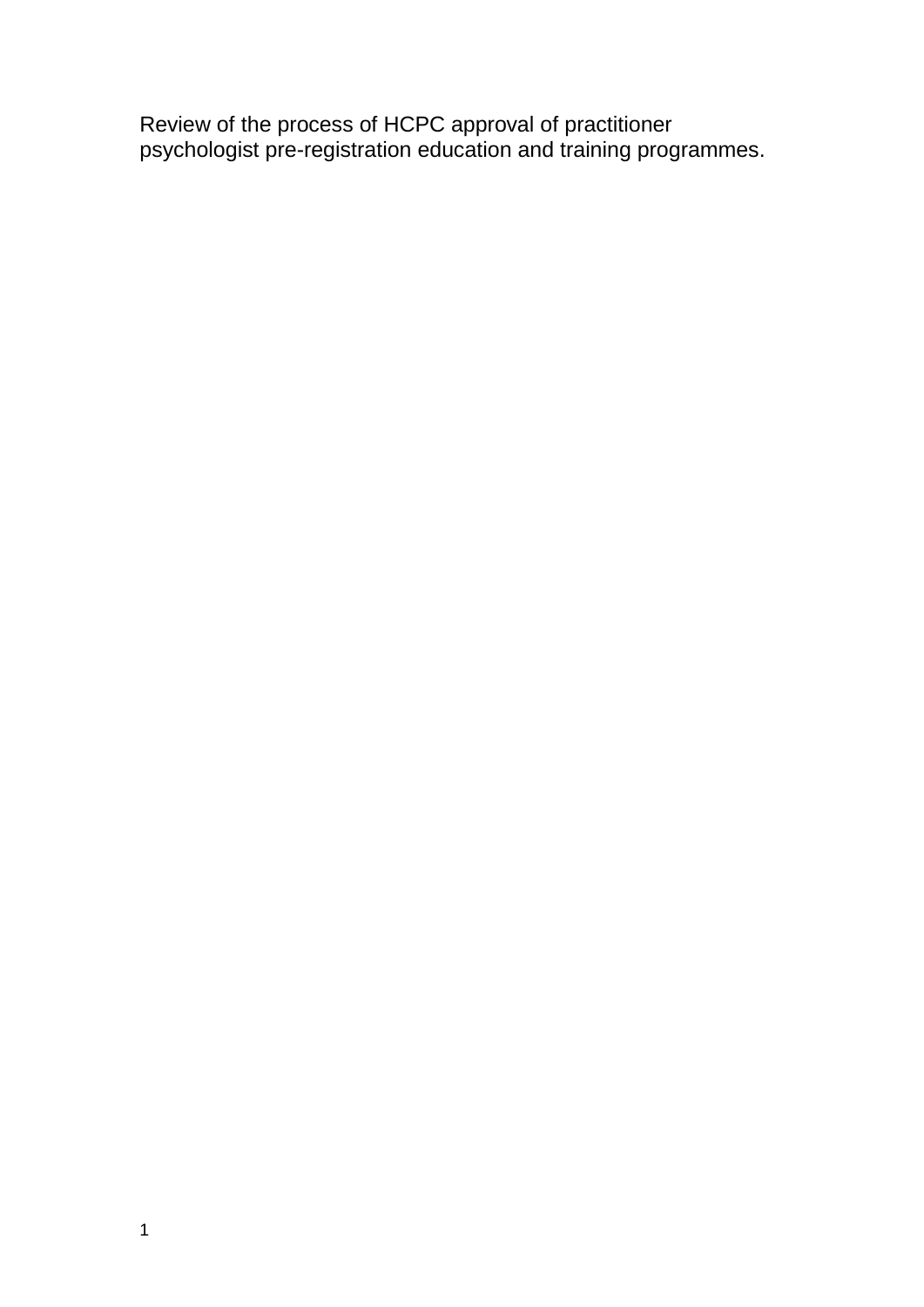# Contents

| About this document.                                                       |  |
|----------------------------------------------------------------------------|--|
|                                                                            |  |
|                                                                            |  |
|                                                                            |  |
|                                                                            |  |
|                                                                            |  |
|                                                                            |  |
|                                                                            |  |
|                                                                            |  |
|                                                                            |  |
| Section three - Approval visits to practitioner psychologist programmes 12 |  |
|                                                                            |  |
|                                                                            |  |
|                                                                            |  |
|                                                                            |  |
|                                                                            |  |
|                                                                            |  |
|                                                                            |  |
|                                                                            |  |
|                                                                            |  |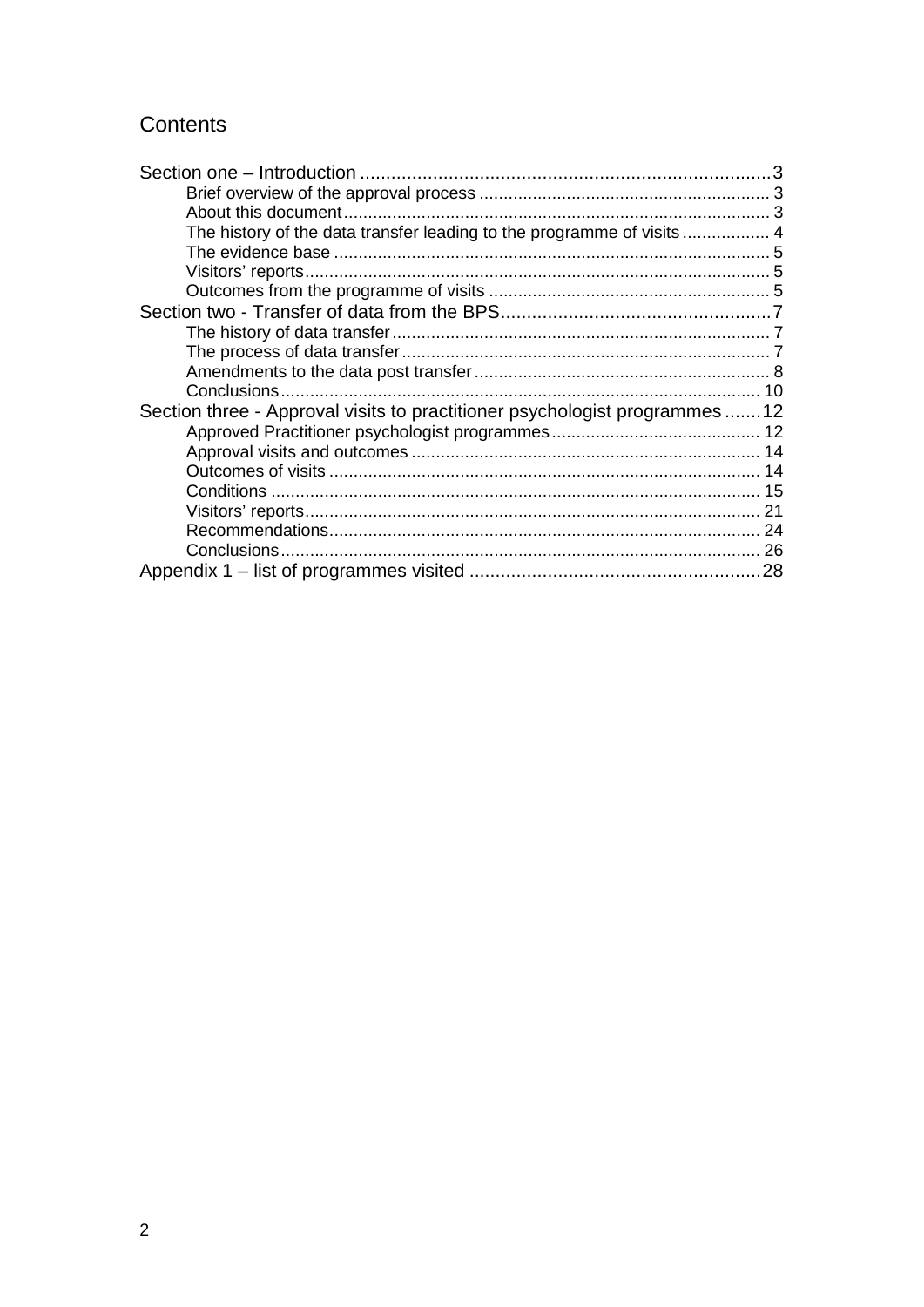# Section one – Introduction

# **Brief overview of the approval process**

We visit all the programmes we approve to make sure that:

- the education programme meets or continues to meet our standards of education and training (SETs);
- those who complete the programme are able to meet or continue to meet our standards of proficiency (SOPs) for their part of the Register; and
- all programmes and education providers are assessed fairly and consistently.

When we carry out an approval visit, we are represented by what we refer to as the Health and Care Professions Council (HCPC) Panel. The HCPC Panel is normally made up of two visitors, at least one of whom is from the same part of the Register as the profession with which the programme is concerned and an education executive. The education executive's role is to support both the visitors and the education provider. Throughout the visit, we ask questions of staff, students, senior managers and placement providers. We relate all our discussions back to our standards. At the end of the approval visit, the visitors make a judgement about whether, or to what extent, the programme meets or continues to meet our standards. Their recommended outcome is then sent to Education and Training Committee (ETC) which makes the final decision.

# **About this document**

This report provides details of the work that was undertaken to review the data transfer from the British Psychological Society (BPS) to the HCPC regarding the pre-registration practitioner psychologist education and training programmes delivered by UK education providers. It also details the outcomes of the review of the approval visits to these programmes subsequent to the opening of the Register for practitioner psychologists on 1 July 2009.

This review follows up on the pattern of amendments to the list of approved programmes and the associated data that was transferred from the BPS to the Education Department of the HCPC. It also focuses on the series of approval visits undertaken by the Education Department to approved practitioner psychologist programmes in the UK. In particular the review focused on the following areas:

- what work has been required to maintain the accuracy of the data regarding historical practitioner psychologist education programmes;
- the impact of the data transfer and subsequent work for the HCPC;
- how the HCPC made the decision to undertake a programme of visits to pre-registration practitioner psychologist programmes in the UK ;
- how the work the HCPC has performed to undertake the visit programme was formulated;
- the impact of the implementation of the approval visits on the Education Department; and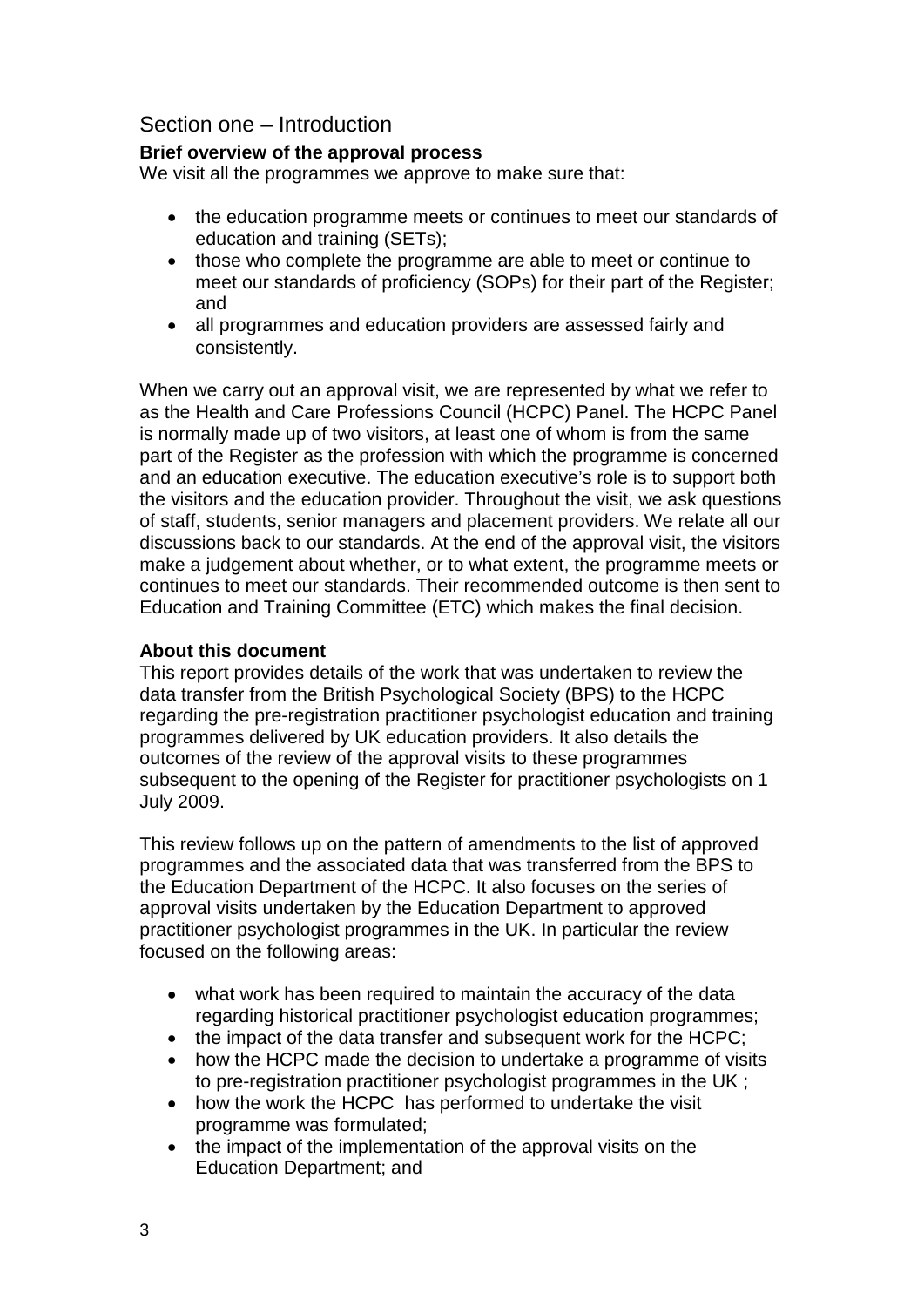• the outcomes of the approval visits and the implications for the future.

The paper draws on:

- qualitative review of Education Department records of the process used to track required amendments to the data that was transferred regarding practitioner psychologist programmes;
- quantitative data drawn from operational records held by the Education Department to describe some of the key features of the implementation of the approval process;
- quantitative and qualitative review of the reports produced after each visit; and
- semi-structured interviews and questionnaires completed by the executives who undertook those visits.

On 1 August 2012 the Health Professions Council changed its name to the Health and Care Professions Council (HCPC). For consistency HCPC has been used throughout this report.

# **The history of the data transfer leading to the programme of visits**

At the meeting held on 11 June 2009 the ETC agreed a list of programmes to be given open ended approval as well as a list of programmes which were approved historically for specific periods. At this meeting the Committee also decided that the 71 pre–registration practitioner psychologists' programmes granted open ended approval, after the transfer from the BPS, should be visited over a three academic year period 2009-2010, 2010-2011 and 2011- 2012. The Committee agreed that the proposed three year approval visit schedule be based on the existing BPS accreditation and internal review cycle which was considered to be robust and thorough.

To ensure that this programme of approval visits remained suitable, a midcycle review of the programmes to be visited in 2011-12 was undertaken on 25 May 2010. All education providers to be visited submitted an audit which was assessed by visitors. Of the 23 programmes, only 2 resulted in a recommendation that an approval visit needed to be undertaken sooner than anticipated. These reports were submitted to Education and Training Panel (ETP) on 7 July 2010.

The Committee has since received, and agreed, 10 papers on 22 September 2009, 25 November 2009, 10 March 2010, 8 June 2010, 16 September 2010, 18 November 2010, 10 May 2011, 9 June 2011, 8 September 2011, and 17 November 2011 to amend the initial lists. At the 17 November 2011 Committee agreed to amend the ETC scheme of delegation to allowed for the Director of Education to amend the list of approved programmes '…to address factual errors in the list of approved programmes for new professions.' This was subsequently agreed by Council on 6 December 2011. As such the Education Department has made further amendments to this data with the last amendment being made in January 2013.

These minor changes have been the result of the Education Department receiving further information which has resulted in minor changes to the list of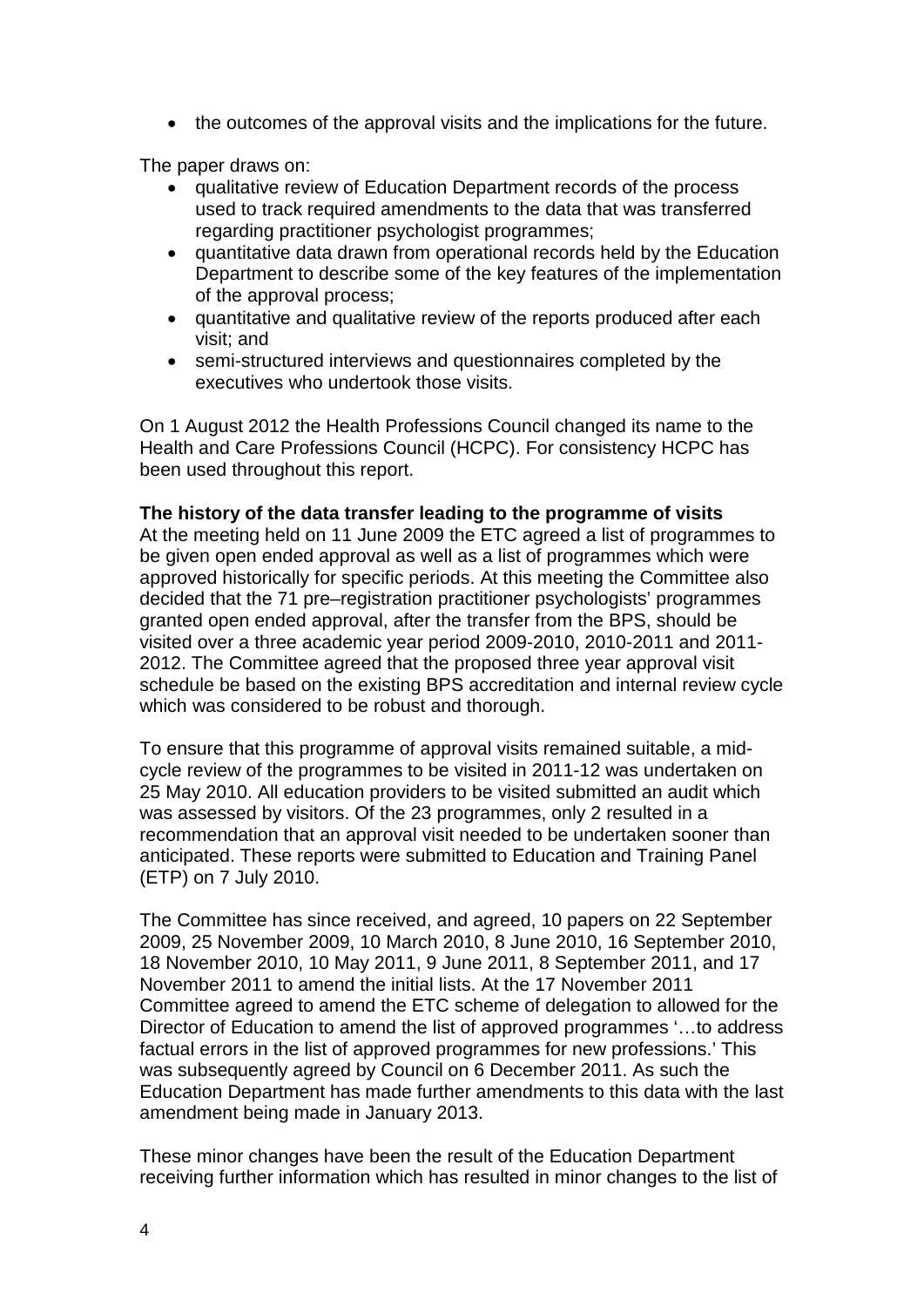currently approved programmes and has provided greater clarification for the list of programmes which were approved historically. Currently there are 91 approved practitioner psychologist pre-registration education and training programmes.

## **The evidence base**

The evidence used to review the work involved in amending the data transferred by the BPS to the HCPC was gathered via quantitative analysis of the data held by the Education Department. This was supplemented by a review of the queries that were submitted to the department and the actions that were undertaken to determine if changes to our records needed to be made.

The evidence used to review the approval visits to practitioner psychologist pre-registration education and training programmes was gathered from visitors' reports produced from the 77 visits undertaken to 97 programmes, six of which have subsequently closed. Evidence was also gathered through the evaluation of questionnaires completed by the education executives responsible for co-ordinating and undertaking the implementation of the approval process.

### **Visitors' reports**

Visitors' reports are produced after an approval visit has been conducted to a programme. These reports detail the visitors' recommendation about whether a programme should be granted open-ended approval or have ongoing approval reconfirmed. Their decisions are based upon whether a programme meets all of the Standards of education and training (SETs). Visitors' can make one of four decisions:

- to approve or reconfirm ongoing approval of the programme with no conditions;
- set conditions on the programme, all of which must be met before the programme is approved or ongoing approval is reconfirmed;
- not approve the programme; or
- withdraw approval from a programme previously granted open-ended approval.

When conditions are applied to a programme, these are detailed in the visitors' report and always relate to a particular SET and always contain reasons for applying it. Conditions are then met via the submission of further documentation from the education provider to the visitors. The visitors' must be satisfied the documentation submitted in response to the conditions demonstrates how the programme meets the condition and therefore the SET. Education providers are afforded up to two opportunities to meet conditions prior to a final visitor recommendation being made to the ETC.

#### **Outcomes from the programme of visits**

This paper builds on the work of the initial review, conducted after the first academic year of the approval visit cycle 2009-10, to describe any trends that have arisen from these visits. To do this the outcomes from visits to pre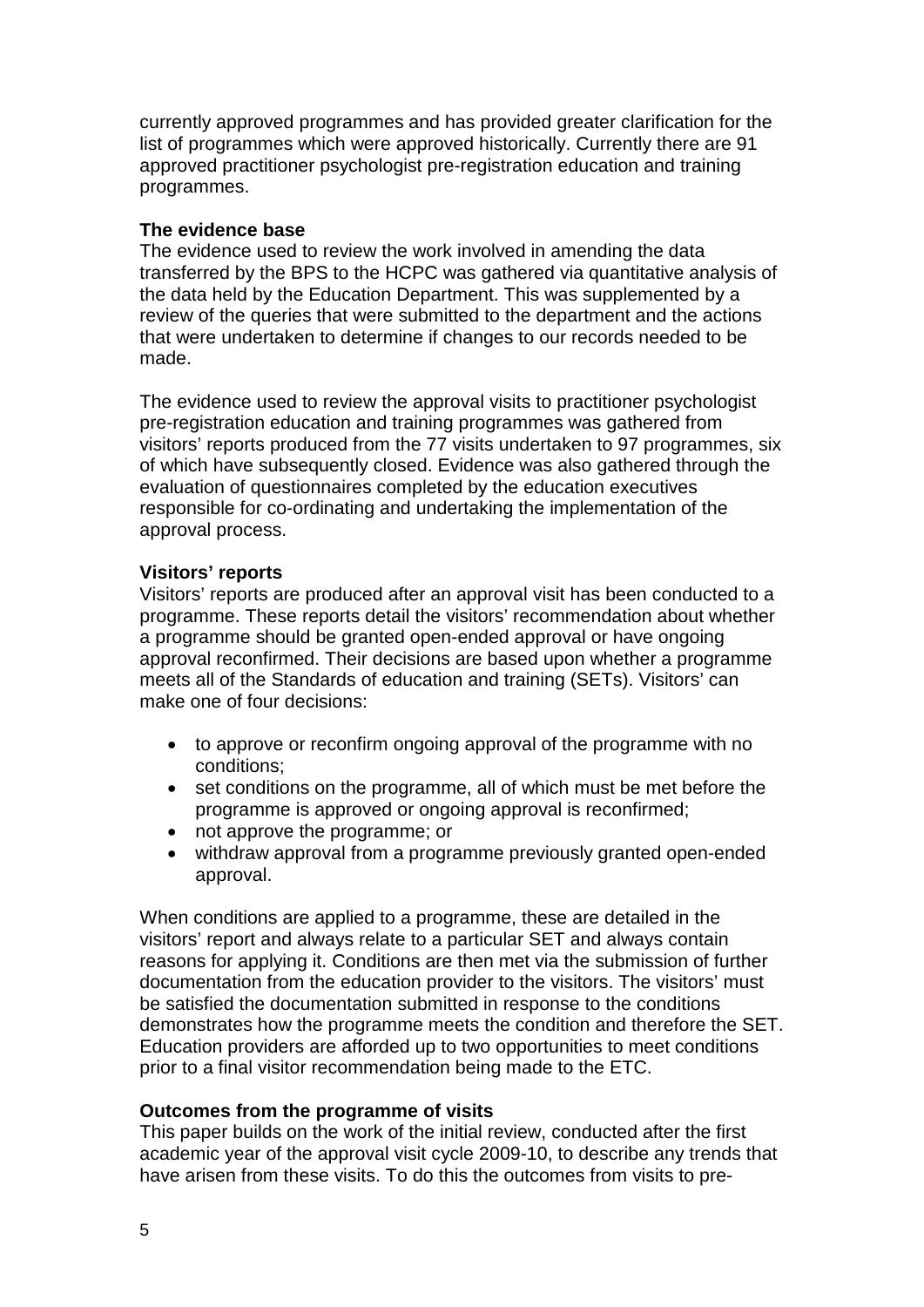registration practitioner psychology programmes, as documented in the visitors' reports and departmental records, have been analysed alongside feedback from education executives. All visitors' reports can be found online in the relevant ETC papers and, once a final outcome has been reached, on the Education Department webpage. All the visitors' reports utilised in this review have been produced and approved by a meeting of ETP and all of the programmes have had approval granted or ongoing approval reconfirmed.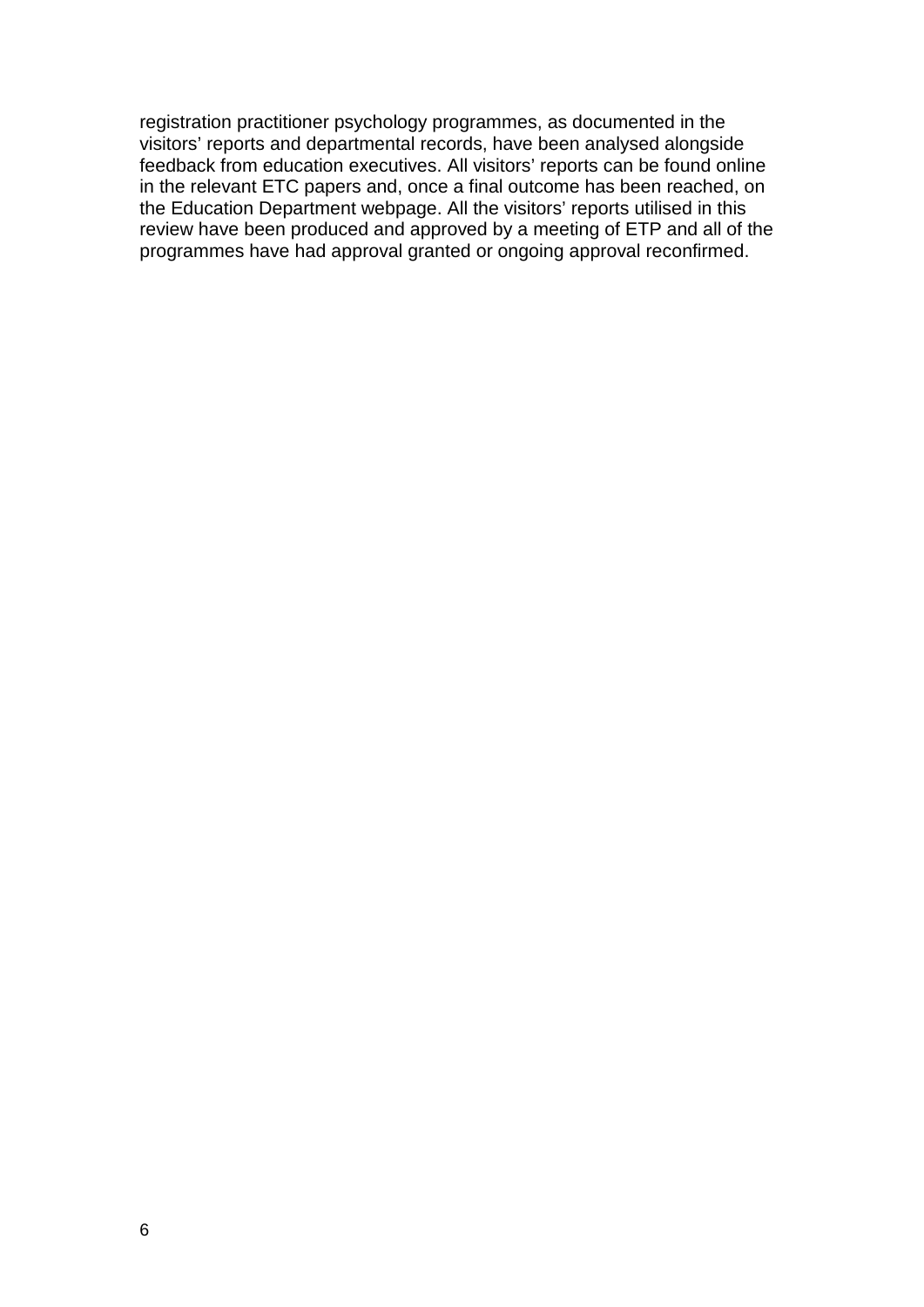# Section two - Transfer of data from the BPS

### **The history of data transfer**

While the Association of Educational Psychologists (AEP) did maintain a register of Educational Psychologists they did not approve programmes for entry onto their register. Instead they relied on the accreditation procedures of the BPS. Therefore the information regarding the transfer of approved programmes was provided to the HCPC by the BPS only.

The BPS has a long history of accrediting programmes for entry onto their register. The BPS accredits a number of programmes which lead directly to eligibility to become a full member of one of their divisions (eg doctorates or 'stage 2' programmes). They also award their own qualifications which are aimed at students who do not wish to attend a higher education institution. These 'society qualifications' lead directly to eligibility to become a full member of one of their divisions. In addition, the BPS accredit a number of programmes which did and do not lead directly to eligibility to become a full member of one of their divisions (eg undergraduate, conversion & masters or 'stage 1' programmes). They also accredit a number of programmes for those who already are full members of one of their divisions (eg neuropsychology).

In line with the register transfer criteria, it was agreed that only those programmes which allowed students to gain full membership of one or more of the BPS divisions below should granted open ended approval by the HCPC:

- Division of Clinical Psychology;
- Division of Counselling Psychology;
- Division of Educational and Child Psychology;
- Scottish Division of Educational Psychology;
- Division of Forensic Psychology;
- Division of Health Psychology;
- Division of Occupational Psychology; and
- Division of Sport and Exercise Psychology.

The HCPC's 'Register of approved programmes' is only available on-line. The list of approved programmes for practitioner psychologists was published, with the relevant caveats, ahead of the register opening on 1 July 2009. When the register opened, the list adopted the same format as the then thirteen existing professions.

### **The process of data transfer**

From an operational perspective, the work required to recalibrate the data provided by the BPS into a format easily utilised by the Education Department was significant. The volume of work led to a great deal of time being dedicated to amending the data both pre and post the Register opening. The increased time and resource implication of this was due in no small part to the under-estimation of the sheer number of amendments required to ensure that the data was suitable for the purposes required of it by the HCPC. The format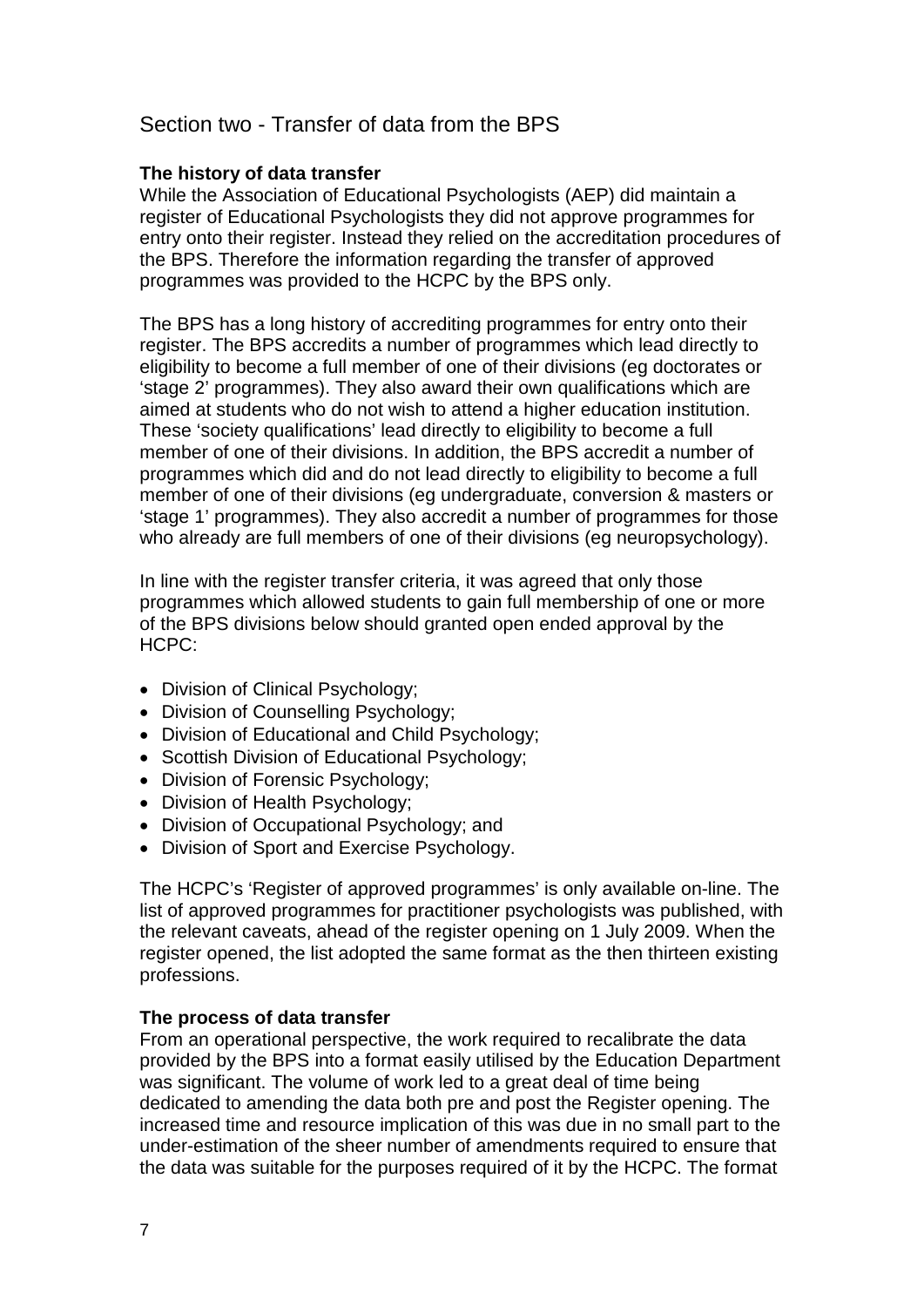in which the data was received played a significant part in increasing this workload. The list of historical programmes has also had to undergo significant work. It has had a high impact on the Registrations Department, the Education Department and on the BPS. It was a very resource intensive process for all involved due to the large volume of inquiries and queries. A full analysis of the data transfer and the workload implications was provided in the previous paper and submitted to ETC on 18 November 2010.

### **Amendments to the data post transfer**

Throughout the three academic year period in which the HCPC visited each practitioner psychologist education and training programme a significant number of queries were received from applicants to the HCPC Register. In particular these queries were regarding the lists of historically approved practitioner psychologist (PP) education and training programmes. These queries came to the Education Department, the Registrations Department and the BPS regarding the list of approved programmes. To manage this volume of queries and questions and to expedite the process a 'common approach' to communication between the organisations, and departments was agreed. This led to the BPS partnership and accreditation team and the HCPC Education Department dealing with organisational cross-communication regarding historical programme information. This enabled faster and clearer communication as the type and format of the data required was highlighted and agreed. There was also the development of a formalised method of communication agreed between the Education and Registrations departments which expedited the process of answering the questions regarding specific applicants' qualifications.

To identify common problems and also to maintain a record of these queries a log was created in the Education Department in June 2010. This allowed the Department to track queries as well as the outcomes of these. This record was supplementary to the record of amendments which have been made to the historical programme information since the Register opened in 2009. Overall there have been 114 queries to the HCPC about PP education and training programmes with 88 of these being unique queries. The process of amending the list of historical programmes is still on-going. However, instances in which amendments have been required have seen a steady decline since the Register opened with only one amendment to the list of historical programmes having been required in the 2012-13 academic year.

| Academic year in which<br>amendments were made | Number of<br>amendments to data | Percentage |
|------------------------------------------------|---------------------------------|------------|
| 2009 - 2010                                    | 36                              | 48%        |
| 2010 - 2011                                    | 22                              | 29%        |
| $2011 - 2012$                                  | 17                              | 23%        |

#### **Table 1 Number of amendments to the historical data by academic year**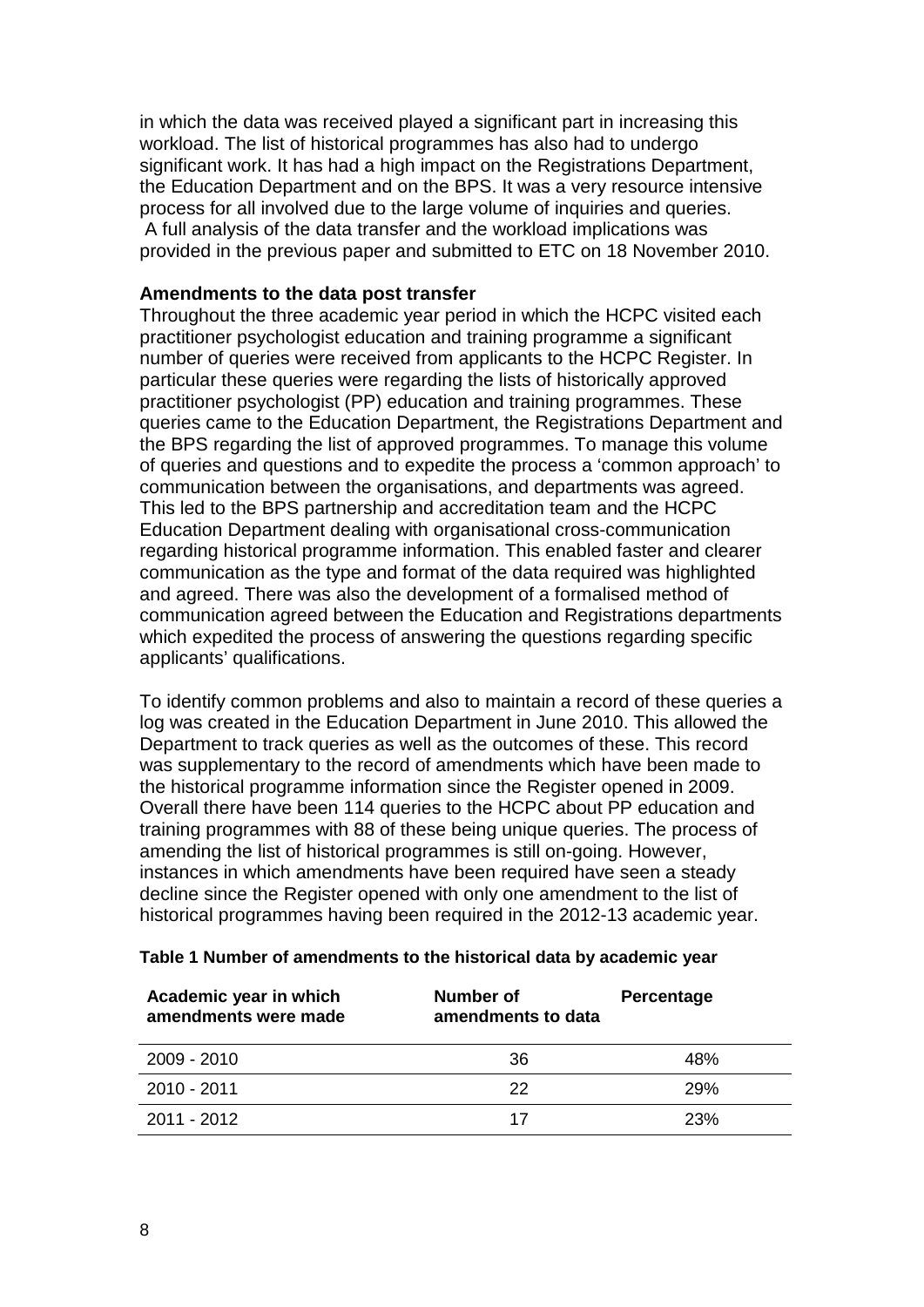In total, since 11 June 2009 there have been 75 amendments made to the list of historically approved programmes now held by the HCPC. Over half of these amendments, 48, have been to amend the dates between which the programmes ran while 32 new programmes have been added to the list and one validating body has been changed.

32 per cent of these amendments have been regarding educational psychology programmes. Of these amendments 13 have been the addition of a new programme to the list with just under half of those from Scottish education providers. The reason for their initial omission from the data provided is most likely as a result of the split between the division of educational psychology and the Scottish board of educational psychology at the BPS. Similarly counselling psychology accounts for 32 per cent of the amendments to the historical records data of which 73 per cent were changes to the dates of commencement and final graduation. Prior to regulation with HCPC both educational and counselling psychology had relatively complex routes to BPS registration. Prospective registrants were required to attain more than one qualification and provide sufficient evidence of specified periods of specific work that had been completed. As such a there are a large number of different elements associated with these historical education and training programmes and this can account for the higher number of amendments to this data when compared to the other five psychological domains.



**Graph 1 Number of amendments to the historical data by psychological domain**

The domain of sports and exercise psychology only has one currently approved programme and has very few historical programmes which provide eligibility to access the register. Therefore it was expected to see that there would be few or no amendments to be made to the data provided by the BPS as there was relatively little detail to transfer. There have only been six amendments to the list of historic forensic psychology and health programmes. This is most likely due to the relatively uniform route to BPS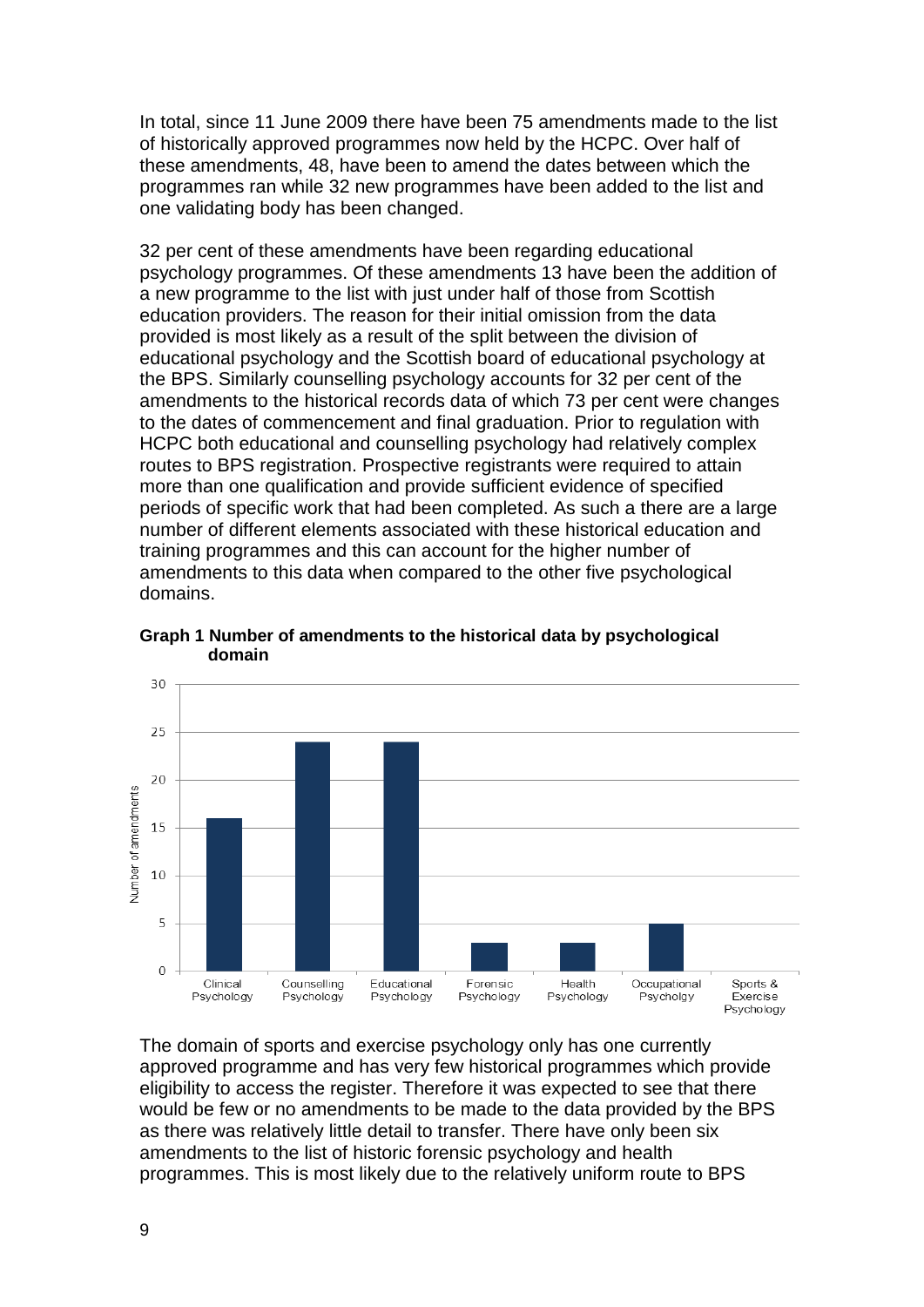chartership at MSc level through a higher education institution (HEI) education provider. There are only two other types of education provider with one being the BPS and as such the process of compiling the data would have been less complicated than in other domains.

As graph 2 shows, just under half, 48 per cent, of all amendments to the historical data were made prior to September 2010. This provides further evidence to the suggestion that the reason for the required changes was that the initial data set was incomplete. This is backed up by the apparent lack of accuracy in the initial data set with 64 per cent of the amendments being made to the dates historical programmes were running between. This reinforces the evidence obtained in the qualitative data and highlights how difficult the process of reconciling this information was to obtain the information and ensure that was accurate and up to date. The graph also demonstrates that there has been a steady reduction in the number of amendments being made each year since the Register opened in 2009.



**Graph 2 Number of amendments to the historical data by occurrence Conclusions**

From the data collected and reviewed there are some clear outcomes. Initially the data transferred from the BPS was not what was expected or required to be utilised effectively by HCPC. This meant that a significant amount of work was required to collate and calibrate the information for use by the Education Department both pre and post the opening of the Register for practitioner psychologists. This work, to ensure that the data is up to date and accurate, was anticipated to have finished by 1 July 2012 when the grand-parenting period for those practitioners wishing to register with the HCPC finished. However, there are still queries which arise and need to be dealt with primarily in relation to the historical data that we hold for PP programmes but these are limited in number and scope, and comparable to queries for all other professions.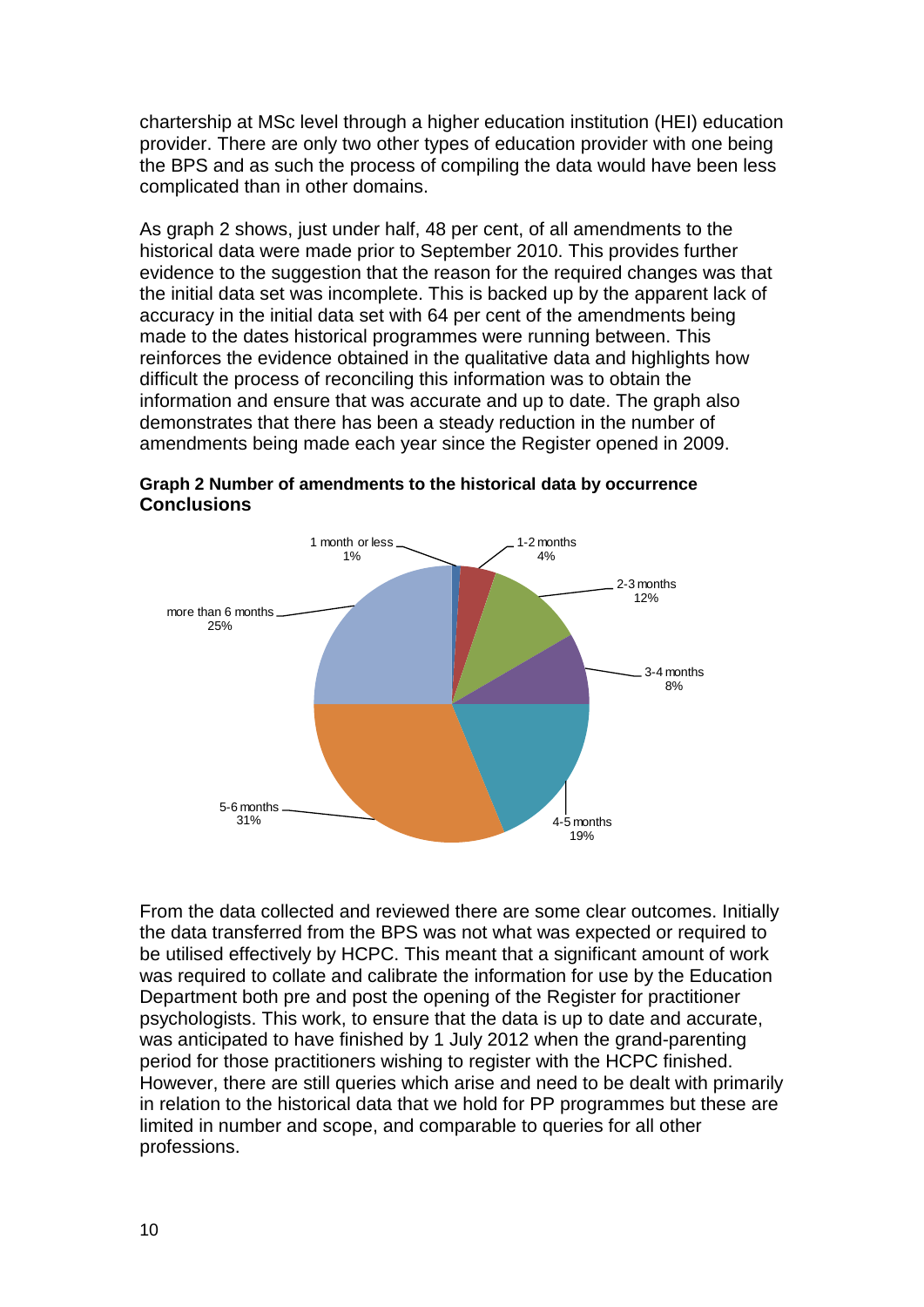There are several aspects from this process of data transfer which can be learnt from and taken forward by the Education Department to aid the efficiency of transfer of any new profession if they were to join the Register.

The first aspect is that the Department should identify the data required and request it in the format that it can be most easily utilised by HCPC. This will then hopefully reduce the amount of time and resource expended in identifying what data has been provided. It should also reduce the amount of work needed to collate the information into a useable format. If the data is provided as requested this should reduce uncertainty from HCPC in terms of the accuracy of data transfer which in turn should lessen the requirement for amending the data once the Register has opened*.* Secondly the queries log which was put in place for PP's should be put in place as soon as a new profession is on-boarded and the Education Department starts fielding queries. This will enable trends in queries to be identified and allow the department to identify if there are any specific actions which could be undertaken to lessen the workload associated with dealing with the queries. This may lessen the workload for those members of staff dealing with the queries and would also help to identify how best to manage enquiries in respect of communicating with any organisation which may have held the data previously.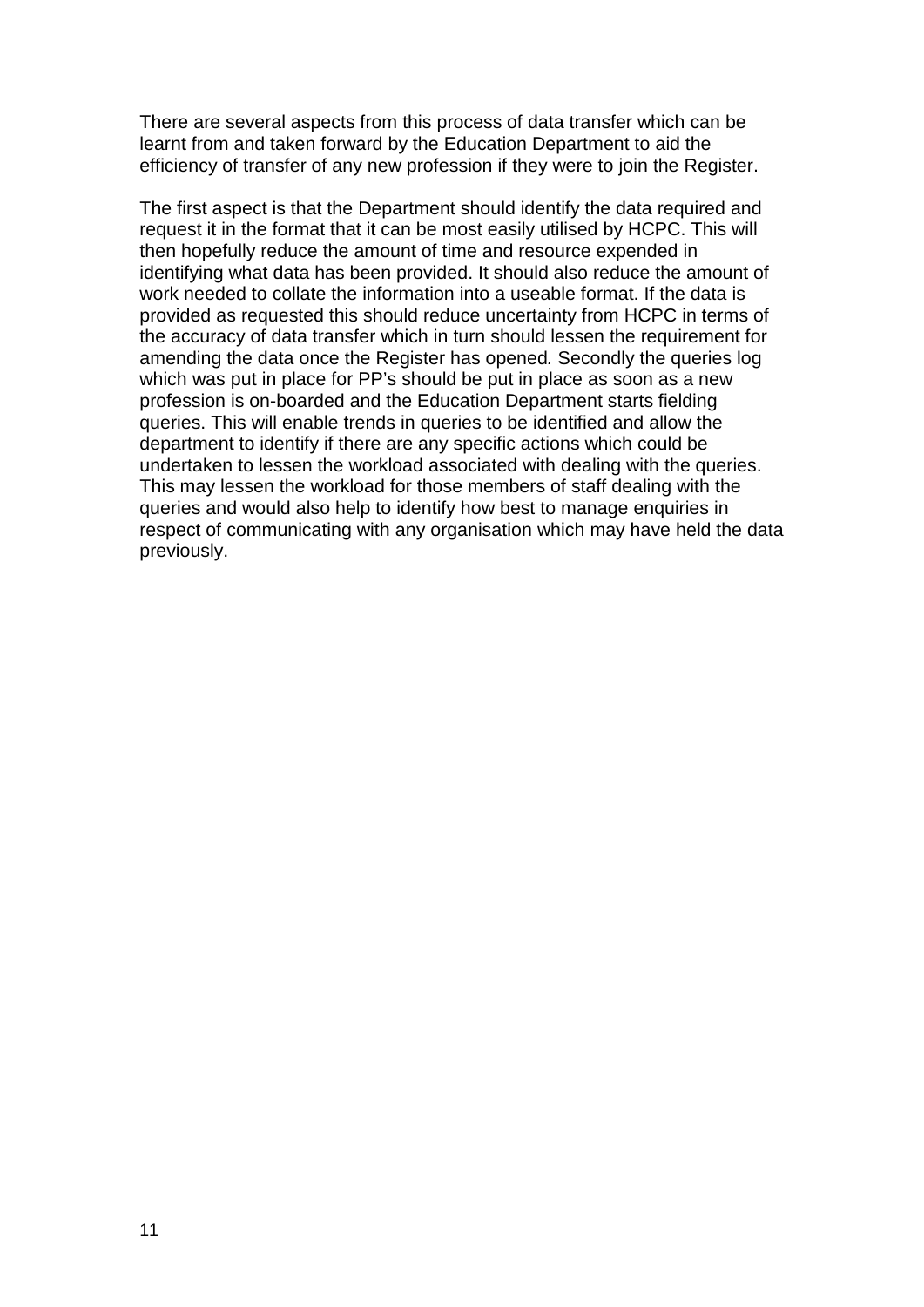# Section three - Approval visits to practitioner psychologist programmes

# **Approved Practitioner psychologist programmes**

Having collated the data from the BPS, included the new programmes which are now being offered by education providers and clarified the mode in which they are delivered; there are currently 91 PP programmes which have HCPC approval. The initial list of 71 programmes agreed by ETC as part of the transfer increased by 42 per cent to 101 programmes when the process of visits began and the data was closely scrutinised. This was reflected in the previous analysis of emerging trends from the approval of all PP programmes. After all of the visits have been completed this number changed again as 98 programmes were visited 91 of which either still run or are new programmes which have been approved by the HCPC. The reason for this variance can be explained partly by the addition of new programmes, and closure of others, but more significantly by the clarification of the modes of delivery. When transferring the data from the BPS it was often unclear if there was a full time or part time route through a programme, or both. These modes of delivery were often only finally clarified as part of the preparation for a visit or at a visit itself. This again highlights the work that has been done by the whole department to clarify and collate the transferred data since the opening of the Register for practitioner psychologists.

| <b>Psychological domain</b>   | Number of<br>programmes visited | <b>Number of currently</b><br>approved<br>programmes |
|-------------------------------|---------------------------------|------------------------------------------------------|
| Counselling psychology        | 17                              | 17                                                   |
| Clinical psychology           | 35                              | 35                                                   |
| Educational psychology        | 15                              | 15                                                   |
| Forensic psychology           | 8                               | 8                                                    |
| Health psychology             | 21                              | 15                                                   |
| Occupational psychology       | 1                               | 1                                                    |
| Sport and Exercise psychology | 1                               | 1                                                    |
| Total                         | 98                              | $92^1$                                               |

# **Table 2 Number of approved programmes**

Of the currently approved programmes those in the clinical psychology domain accounts over a third with 35 programmes, some 38 per cent of the total number of approved PP programmes. The counselling psychology domain is the next most common with 19 per cent while educational and health psychology domains together make up just over a third of all approved PP programmes. Programmes in the forensic domain account for only seven per cent while there are only two programmes from the occupational and sport

 $1$  One approved programme provides eligibility to apply to the register as either a clinical or forensic psychologist and as such is counted twice in the data presented in this paper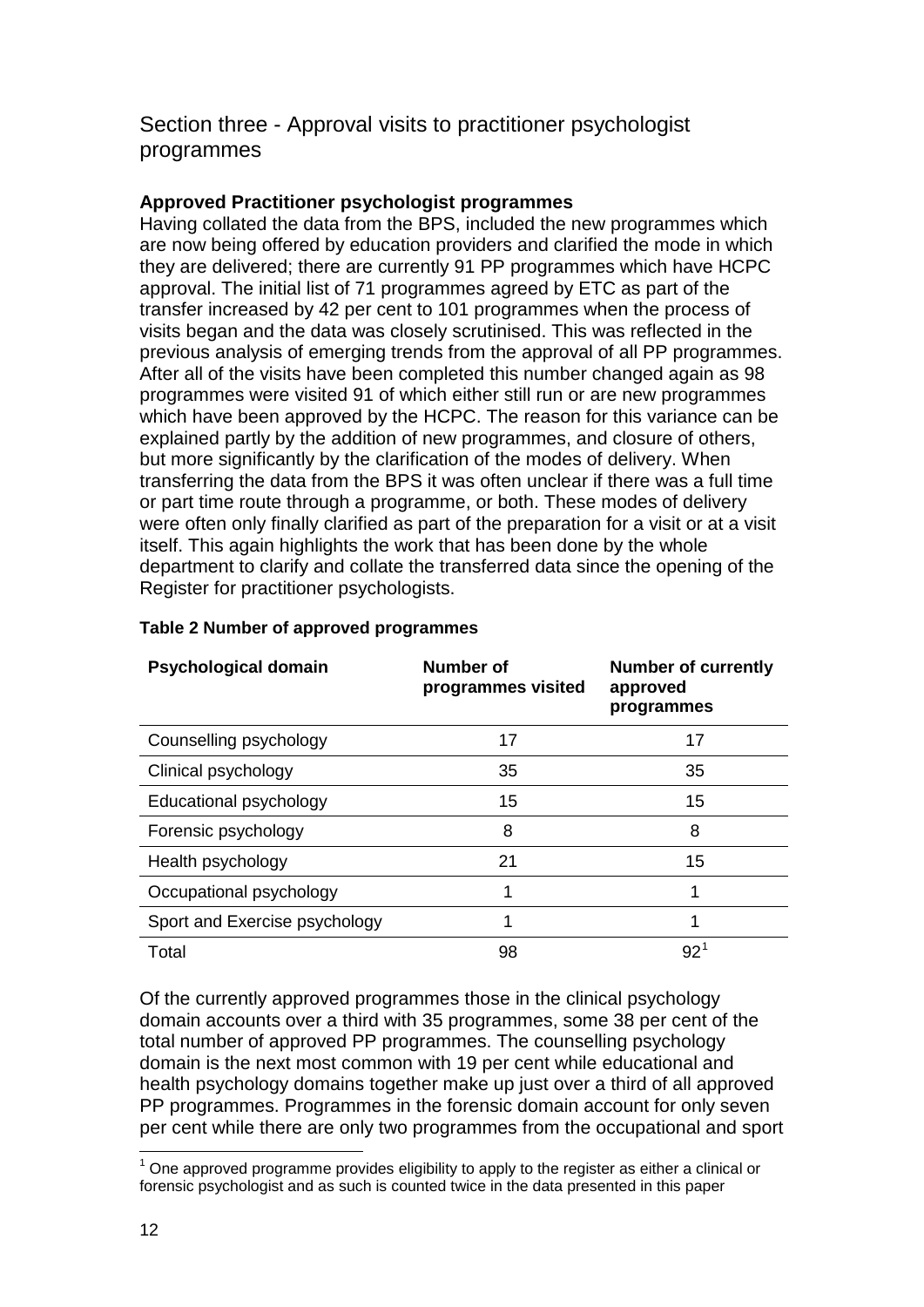and exercise psychology domains combined. As a result these domains while included in this review represent only a small proportion of the programmes visited and approved. As this is the case, where there are trends that are drawn from the data available they may not be representative across all domains of psychology. Therefore, occupational psychology or sport and exercise psychology programmes may be outliers or exceptions to the general trends identified across all of the other domains.





Graph 3 shows the distribution of the visits over the three year approval visit schedule that was agreed by ETC in 2009. It demonstrates that there was a 35 per cent increase in the number of programmes visited in 2010-11 when compared with 2009-10 and a further 14 per cent increase in the number of programmes visited in 2011-12. The initial rise is due to the fact that visits to programmes did not commence until January 2010 of the first year of the approval visit cycle and as such the first four months of the academic year saw no approval visits. This is accounted for by the timing of the opening of the register in July, and the requirements of the approval visit process. The approval process requires a six month lead in time to plan, prepare and allocate resources to a visit and, as the sixth month was December when few education providers request visits, the first visits occurred in January 2010. The small increase in programmes visited between 2010-11 and 2011-12 is due simply to the number of programmes seen at each approval visit. While there were four approval visits which looked at multiple programmes in 2010- 11 there were seven such visits in 2011-12 this led to an increase of five programmes visited in 2011-12 when compared to 2010-11.

The distribution of the programmes seen per domain was very consistent in 2009-10 so that a good proportion of each was seen in that academic year.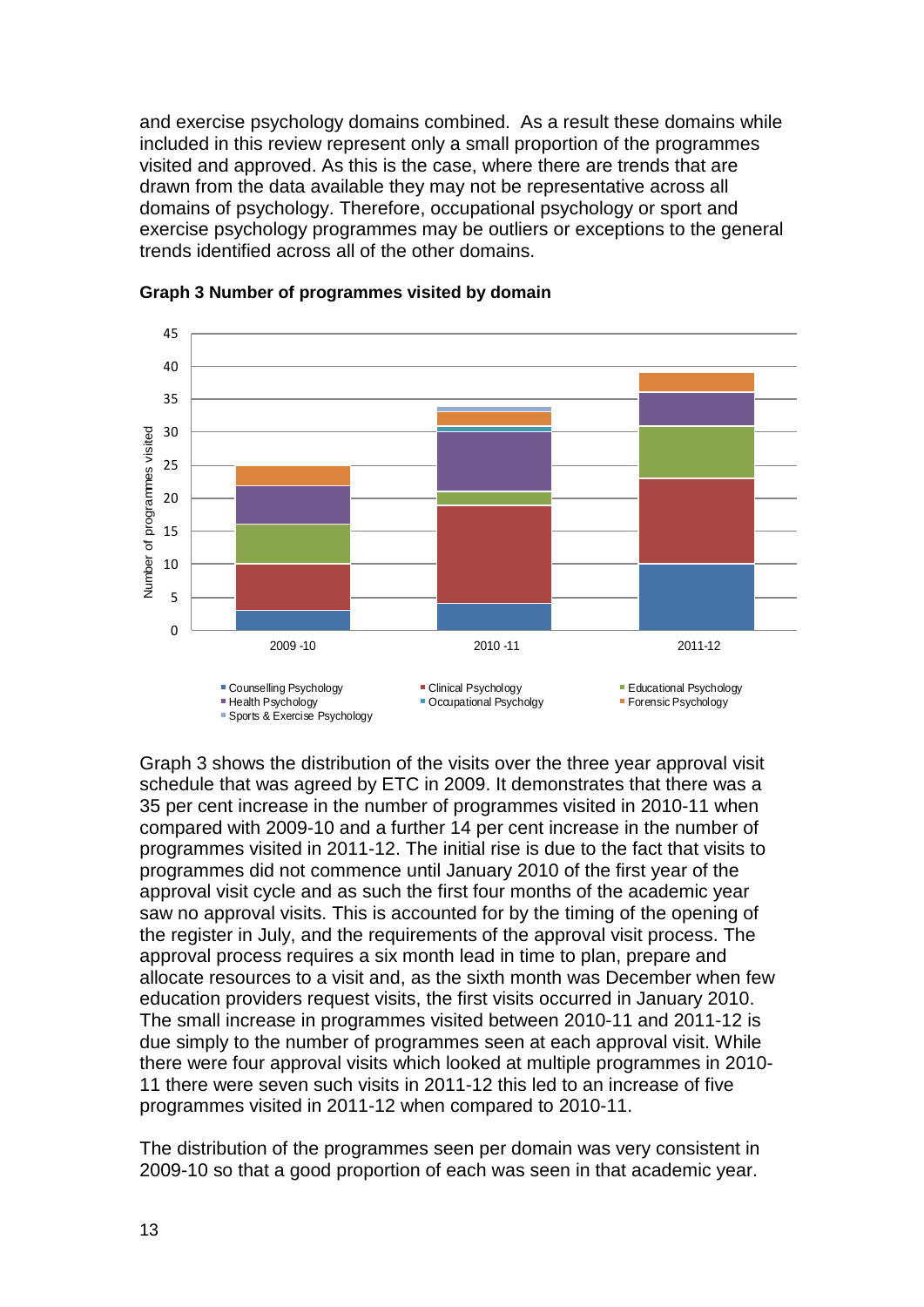Subsequent years more closely reflect the provision of PP education and training programmes in their different domains and as such the proportions change, with most programmes from the clinical psychology domain being seen each year.

# **Approval visits and outcomes**

As highlighted above, at the end of the approval visit the visitors make a judgement about whether, or to what extent, the programme meets or continues to meet our standards. Their recommended outcome is then sent to ETC which makes the final decision. In order to give the ETC the information required to make this decision, reports are produced detailing the visitors' reasons for making their recommendation. All HCPC reports on programme approval are published at www.hcpc-uk.org if you would like more information regarding any of the visit reports utilised by this paper please visit our website. A comprehensive list of all the PP programmes visited over the period covered in this paper can be found in appendix 1.

# **Outcomes of visits**

Graph 4 summarises the results of the outcomes of visits to PP programmes which have had a final decision made by the ETC. 91 programmes have either had approval confirmed or had their ongoing approval reconfirmed subject to conditions being met while 6 programmes have had their approval confirmed with no conditions set against them

#### **Graph 4 Summary of visit outcomes to practitioner psychologist (PP) programmes 2009 – 2012**



.

Table 3 compares the data of the visits to PP programmes to that of all approval visits in the academic years 2009-12. The trend which emerges from this is that the visits to PP programmes are very similar in terms of final outcomes to the approval visits to all professions in the 2009-12 academic years. In fact if all of the programmes that are pending their final decision follow the recommendations made then the only difference will be that 1 per cent more PP programmes were approved without conditions when compared to all of the programmes that were looked at in the same period.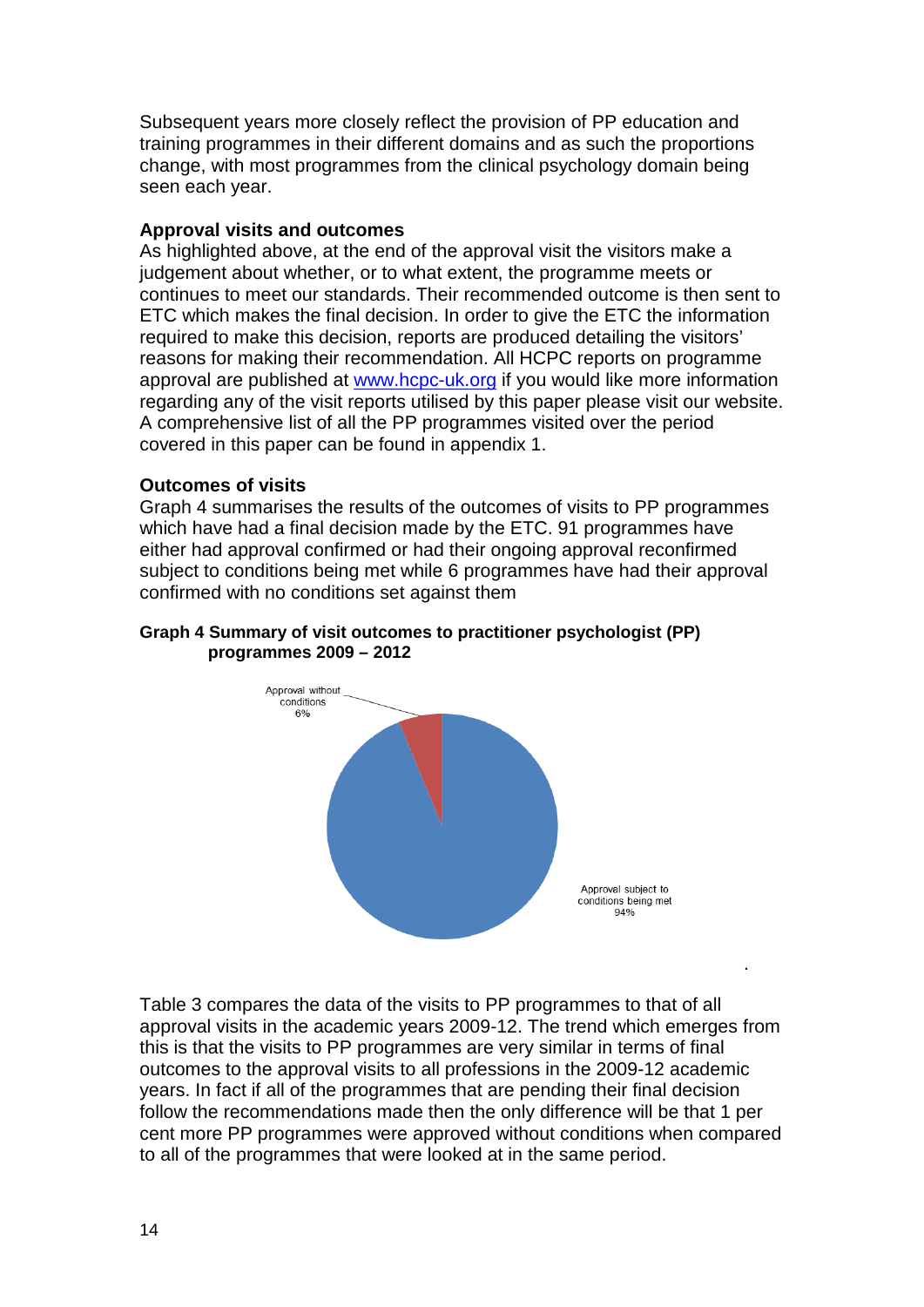| <b>Decision</b>                                                | PP programmes | All other programmes |
|----------------------------------------------------------------|---------------|----------------------|
| Approval of a programme without<br>any conditions              | 6 %           | 5 %                  |
| Approval of a programme subject<br>to all conditions being met | 94%           | 81%                  |
| Non-approval of a new<br>programme                             | $0\%$         | $0\%$                |
| Pending                                                        | $0\%$         | 12 %                 |
| Withdrawal of approval from a<br>currently approved programme  | 0%            | 0%                   |

#### **Table 3 Summary of outcomes for PP programmes and all programmes between 2009 and 2012**

Therefore these figures demonstrate that there are no trends specific to PP programmes which have developed when the final outcome has been decided. Indeed it was anticipated that a lower percentage of PP programmes would have been given approval without any conditions due to these programmes lack of experience and familiarity with the HCPC and the approval process. However, this supposition has been proved to be erroneous and in fact the number of PP programmes gaining approval without conditions was slightly higher than that of all of the other professions. This may be explained by the on-boarding of the hearing aid dispenser profession that occurred in 2010 which necessitated the undertaking of approval visits to a number of programmes during this period which were unfamiliar with the HCPC. However, while this may have influenced these statistics there are a relatively low number of approved hearing aid dispenser programmes compared with all other professions and as such the impact on these statistics is likely to have been small. As such these statistics demonstrate that PP programmes are directly comparable to those programmes from all other professions when subject to the approvals process.

# **Conditions**

#### **Table 4 Number of conditions set on PP programmes and all visited programmes between 2009 and 2012**

|                                               | <b>Number of</b><br>programmes<br>visited | Number of<br>conditions | Average<br>number of<br>conditions per<br>programme |
|-----------------------------------------------|-------------------------------------------|-------------------------|-----------------------------------------------------|
| All PP programmes                             | 98                                        | 817                     | 8                                                   |
| All other programmes<br>between 2009 and 2012 | 208                                       | 1648                    | 8                                                   |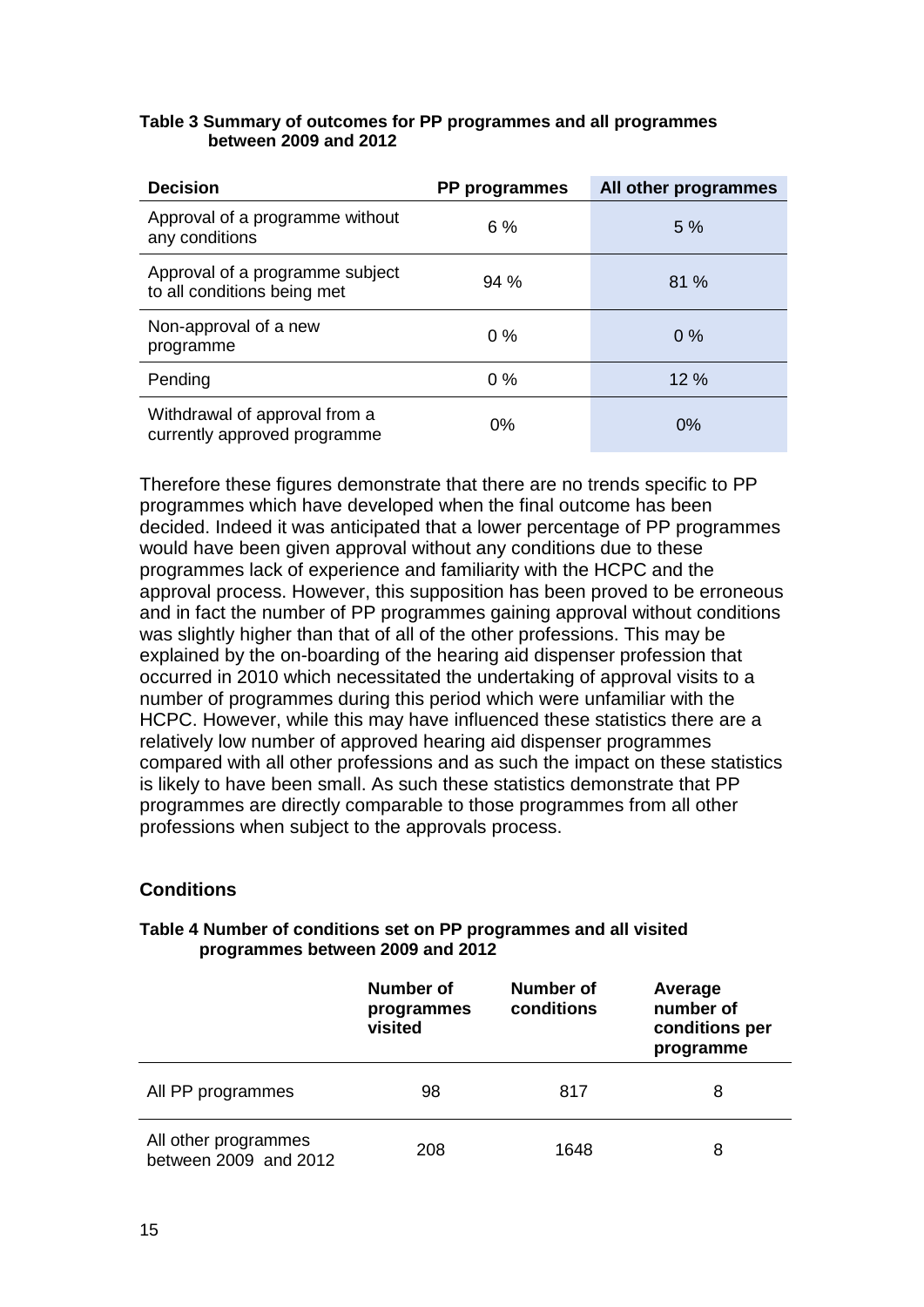Table 4 compares the average number of conditions set against PP programmes with the number of conditions set against all other programmes visited between 2009 and 2012. Once again it is clear that there is little difference between the PP programmes and all of the other programmes that have been visited. Indeed the average number of conditions set on each programme is identical across the three year period.

Again with little or no difference between the PP programmes and all of the programmes visited between 2009 and 2012 there appears to be no trend which indicates that PP programmes performed any differently when subject to the approval process. It also indicates that the number of conditions being set on PP programmes is in line with other professions. This is in line with the qualitative data gathered from the education executives. However, one thing to note is that education executives highlighted that that programme teams delivering PP programmes were often surprised by the number of conditions set on their programmes. This may indicate that while the PP programmes are not performing any differently from other programmes approved by HCPC the education providers' perception of the process might be different. The executives undertaking the visits also highlighted that there was a change in perception as the three year period wore on and the consistency of the outcomes from approval visits filtered through the profession.

| Standard of<br>education and<br>training | <b>Number of</b><br>conditions<br>set on PP<br>programmes | Average<br>set on PP<br>programmes | Percentage<br>set on PP<br>programmes | <b>Percentage</b><br>set on all<br>other<br>programmes |
|------------------------------------------|-----------------------------------------------------------|------------------------------------|---------------------------------------|--------------------------------------------------------|
| SET <sub>1</sub>                         | 0                                                         | O                                  | Ω                                     | 0                                                      |
| SET <sub>2</sub>                         | 134                                                       |                                    | 16                                    | 18                                                     |
| SET <sub>3</sub>                         | 170                                                       | $\mathcal{P}$                      | 20                                    | 24                                                     |
| SET <sub>4</sub>                         | 58                                                        |                                    | 7                                     | 9                                                      |
| SET <sub>5</sub>                         | 312                                                       | 3                                  | 36                                    | 29                                                     |
| SET <sub>6</sub>                         | 185                                                       | 2                                  | 22                                    | 20                                                     |

#### **Table 5 Number of conditions set on all programmes 2009-12**

Table 5 highlights that for the PP programmes visited there have been significantly more conditions being set against the group of standards in 'SET 5 practice placements' than any other with 72 per cent more conditions placed on it that the next highest group. There have also been a significant number of conditions set against the group of standards in 'SET 6 assessment' and those in 'SET 3 programme management'. When compared to the percentages of conditions set against all programmes between 2009 and 2012 however there is a correlation. As with the PP programmes all of the other programmes had the highest number of conditions set against the groups of standards in SET 5, with those in SET 3 and SET 6 following closely behind.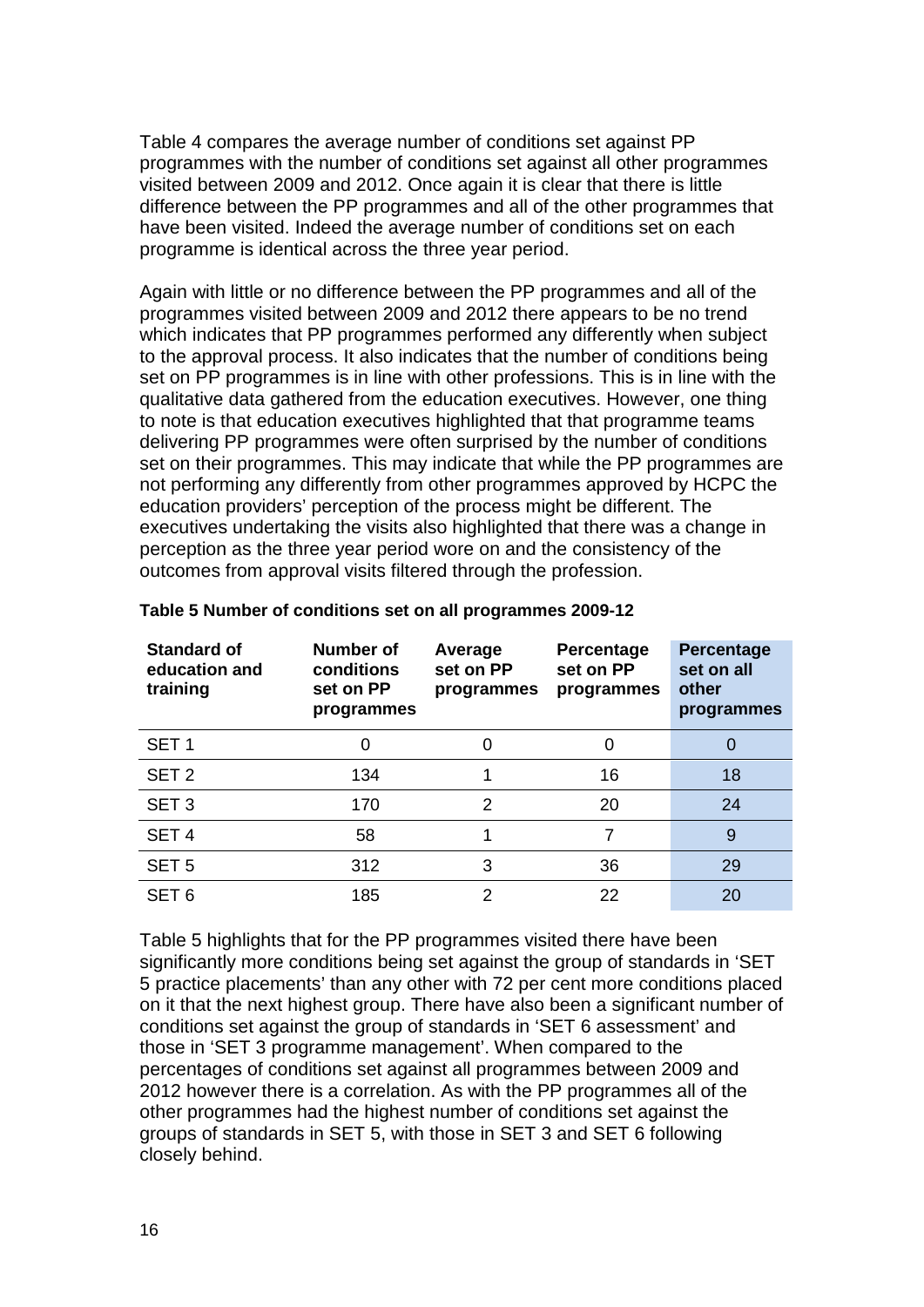However, there are discernable differences, not least in the greater percentage of conditions that were placed against those standards in SET 5 and the practice placement elements of PP programmes. From a review of the visitors' reports and the qualitative data from the education executives this can be explained by the nature of some of the domains of psychology and the way in which their practice placements had been arranged historically. For instance when counselling and health psychology programmes are omitted from the data the proportion of conditions set around practice placements accounts for 29 per cent of the conditions set on all other PP programmes which mirrors all other programmes visited between 2009-12 exactly.

The reason for this can be explained by trends which were noted by education executives which suggested that a number of counselling and health psychology programmes required students to arrange their own placements. This is in contrast to the majority of programmes in other psychological domains where most often the programme team will arrange practice placements for their students. As such visitors often required further information from health or counselling psychology programmes to determine how programme quality assured their students' practice placements. These findings are borne out by the quantitative data which highlights that all but 5 of the 39 health and counselling psychology programmes visited had to provide further evidence for SET 5.4 which requires the programmes to have audit and monitoring mechanisms in place to quality assure practice placements. Indeed of the 312 conditions placed on the standards in SET 5 over 70 per cent (226) were from health and counselling psychology programmes with health psychology accounting for 46 per cent (145) alone.

The second largest variation when comparing the percentage of conditions is for those placed against the group of standards in 'SET 3 programme management'. The proportion of conditions placed against these standards was a four per cent greater for all programmes than for the PP programmes. This can be explained, in part, by the strength in the management of psychology programmes which are typically well resourced for their relatively small cohort numbers. It is also the case that the nature of the psychology profession requires little or no specialist equipment or specialist teaching rooms. This can also account for the reason why SET 3 appears as the second highest set of standards against which conditions are placed for all other programmes between 2009-12 and only third highest for PP programmes over the same period.

It is worth noting that the figures for 'SET 2 programme admissions' and 'SET 4 Curriculum' for PP programmes come out favourably when compared to all other programmes visited between 2009-12. For all of the other programmes nine per cent of conditions were set against SET 4 and 18 per cent against SET 2. This demonstrates that there have been fewer aspects of the curriculum and programme admissions of PP programmes which have needed additional evidence to satisfy the visitors that these SETs are being met.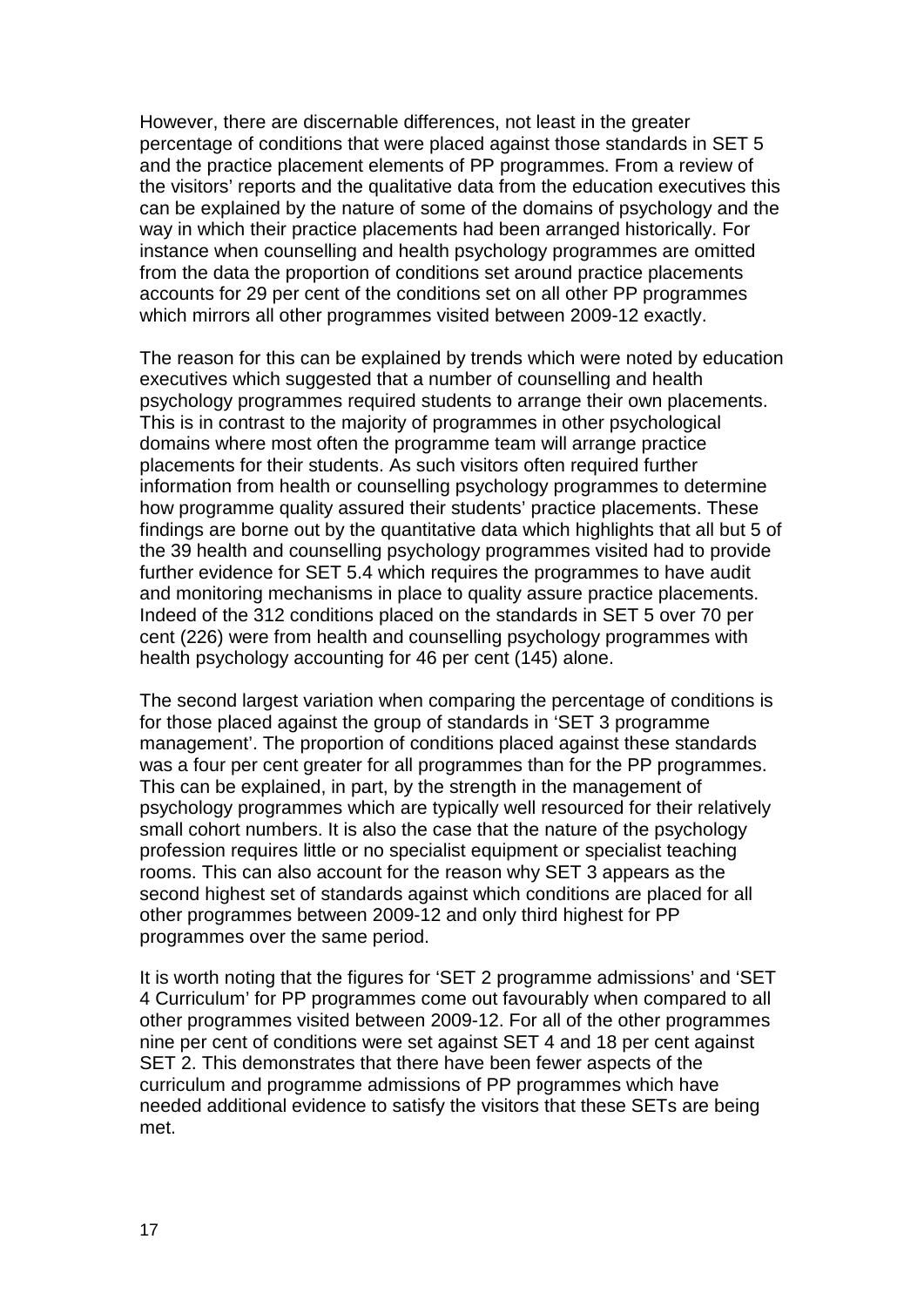As before, while there are some aspects which need further clarification there are no significant differences in the performance of PP programmes when compared to all of the programmes visited between 2009-12. The slightly higher number of conditions set against SET 5 can be explained aspects of programmes from particular psychological domains. However there is a positive trend for PP programmes in that there have been fewer conditions set against their curriculum and programme admissions.



#### **Graph 5 Number of conditions set on visited PP programmes**

Graph 6 highlights the individual standards against which the most conditions have been set against all of the visited PP programmes. The most significant is SET 2.1 against which 68 conditions have been set. 53 conditions have been set against SETs 5.8 and 5.4, 46 against SET 5.11 with 35 conditions each set against SET 6.9. Data around the specific standards that have conditions set against them have not routinely been complied since the new standards of education and training were reviewed and implemented in 2009. As such no direct comparison between the PP programmes and all of the other programmes visited during this period can be made utilising the quantitative data available. However the qualitative data gathered from the education executives suggests that there has been no real difference between the conditions set on PP programmes and those set on programmes from other professions with the most common conditions being mirrored across all professions.

SET 2.1 has been the standard against which most conditions have been set. Of these the great majority were set because the programme documentation had used terminology which was not correct when referring to the HCPC and the role of HCPC in approving education and training programmes. The meant that education providers did not make it clear in their information that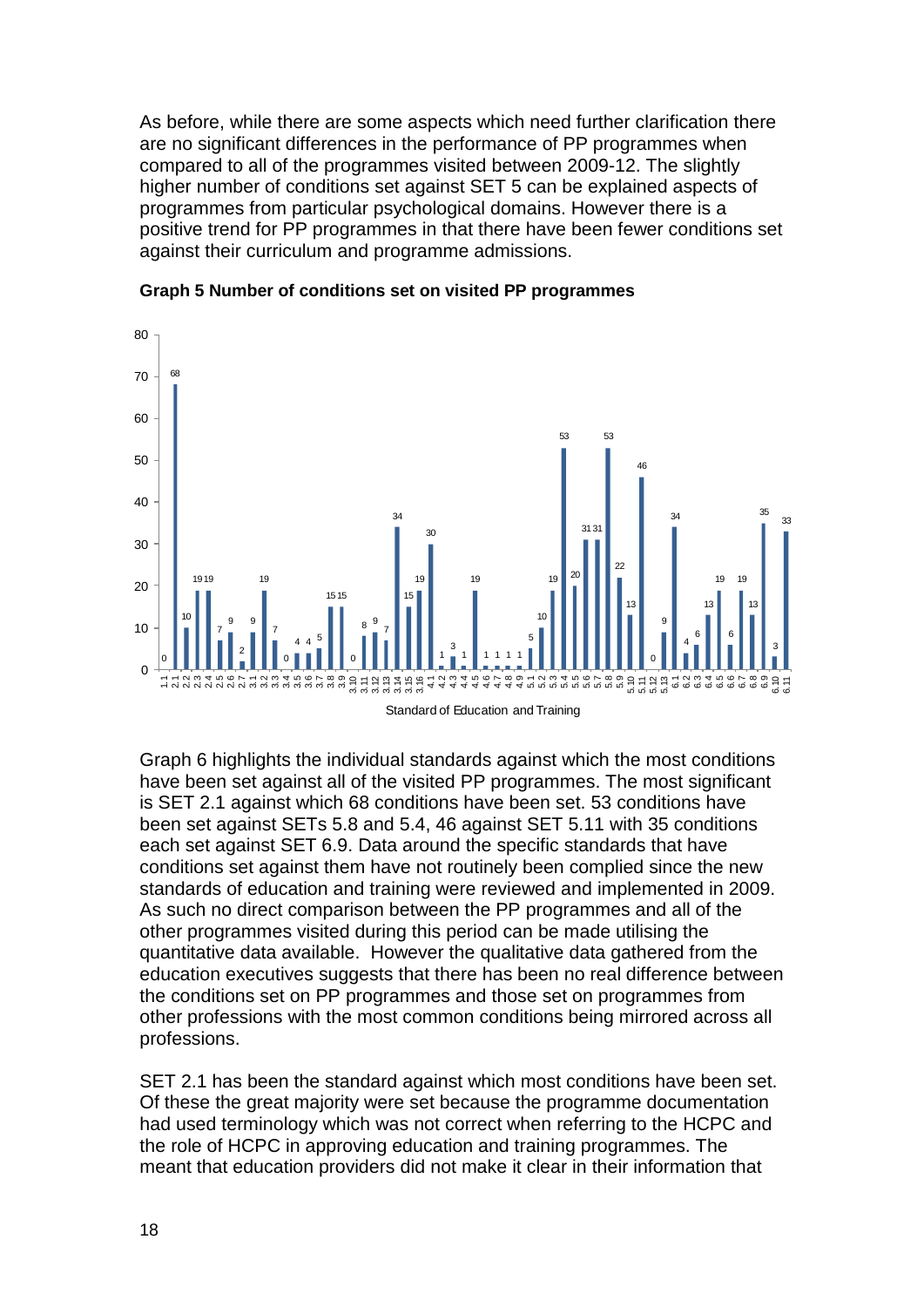completing a programme means students are 'eligible to apply' for registration with HCPC. Instead they used phrases like 'completing this programme entitles you to be registered with the HCPC' or 'once you have completed this programme you will be registered'. This is a very common condition and is the one which, from the semi-structured interviews and questionnaires, featured for most programmes between 2009-12. The standards which had the second most conditions set against them, on PP programmes, were SETs 5.4 and 5.8. All of the conditions set against standard 5.4 were requesting further evidence of about how PP programmes quality assure practice placements for their students and the reasons for this are articulated above. The conditions set against standard 5.8 concerned the training undertaken and provided for practice placement educators. Visitors wanted to see how the practice placement educators (who are commonly referred to by the title supervisor on PP programmes) were given the training to ensure they could supervise students effectively. Again, from the qualitative data gathered this is a condition often set on programmes from all professions and not something particular to PP programmes.



**Graph 6 The seven standards of education and training with the highest number of conditions set against them** 

SET 5.11 goes hand in hand with SET 5.8 as around half of the conditions set against this standard were requesting more information about how education providers prepared both students and practice placement educators to undertake a practice placement. This meant they were asking for specific information about how the education provider ensured that students and practice placement educators were aware of the processes in place to deal with any situation which may come up while a student was on placement. This includes information about the line management responsibility for the student and what to do in case any issues regarding conduct arose. The other remaining conditions set against standard 5.11 were asking for more information about how the education provider was ensuring consistency when assessing the performance of students on placement. This was usually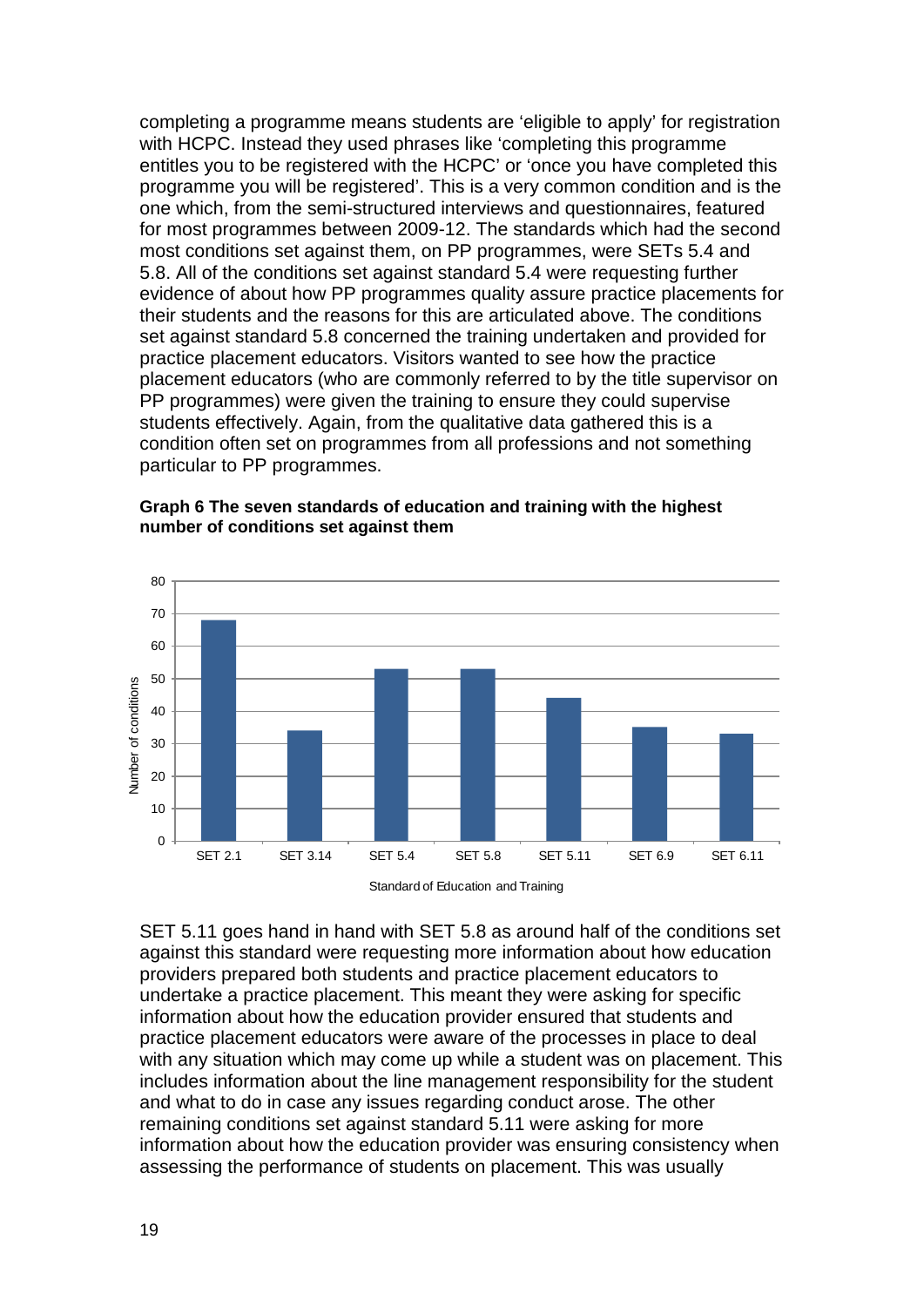because the education provider had not supplied the assessment criteria used to assess students while on placement or had not detailed how the marks from placement were moderated to ensure consistency.

SETs 6.9 and 6.11 had 35 and 33 conditions set against them respectively. These standards are two of the most specific in requiring programme documentation to highlight that aegrotat awards do not confer eligibility to apply to the HCPC Register (SET 6.9) and to highlight that at least one external examiner should be appropriately HCPC registered unless other arrangements are agreed (SET 6.11). Due the more specific requirements of these standards they often have conditions set against them. SET 3.14 requires that the education provider to ensure that students give consent to participate as service users in practical or clinical teaching sessions. Feedback for the education executives highlighted that this was a standard that education providers often felt that by undertaking a psychology programme students knew that they would be participating in teaching like this and implicitly provided their consent. Therefore conditions were placed on programmes in the great majority of instances to ask for further information about how programmes explicitly gained students' consent to participate in role-play sessions as part of the programme.

| Psychological<br>domain    | <b>Number of</b><br>programmes<br>visited | <b>Number of</b><br>conditions | Average number<br>of conditions per<br>programme |
|----------------------------|-------------------------------------------|--------------------------------|--------------------------------------------------|
| Counselling                | 17                                        | 205                            | $12 \,$                                          |
| Clinical                   | 35                                        | 170                            | 5                                                |
| Educational                | 15                                        | 57                             | 4                                                |
| Forensic                   | 8                                         | 65                             | 8                                                |
| Health                     | 21                                        | 352                            | 17                                               |
| Occupational               |                                           | 5                              | 5                                                |
| <b>Sports and Exercise</b> |                                           | 5                              | 5                                                |

### **Table 6 Number of conditions by psychological domain**

Table 7 shows a breakdown of conditions set against programmes by psychological domain. The programmes from the domain of health psychology are those with the highest number of conditions set against them and averaging 17 conditions per programme. The programmes from the counselling psychology domain have an average of 12 conditions set against them while programmes from the forensic domain have an average of 8 conditions set against them. Programmes from the educational psychology domain have an average of 4 conditions set against them which is the lowest of any domain closely followed by clinical psychology with an average of 5. The numbers for occupational psychology and sports and exercise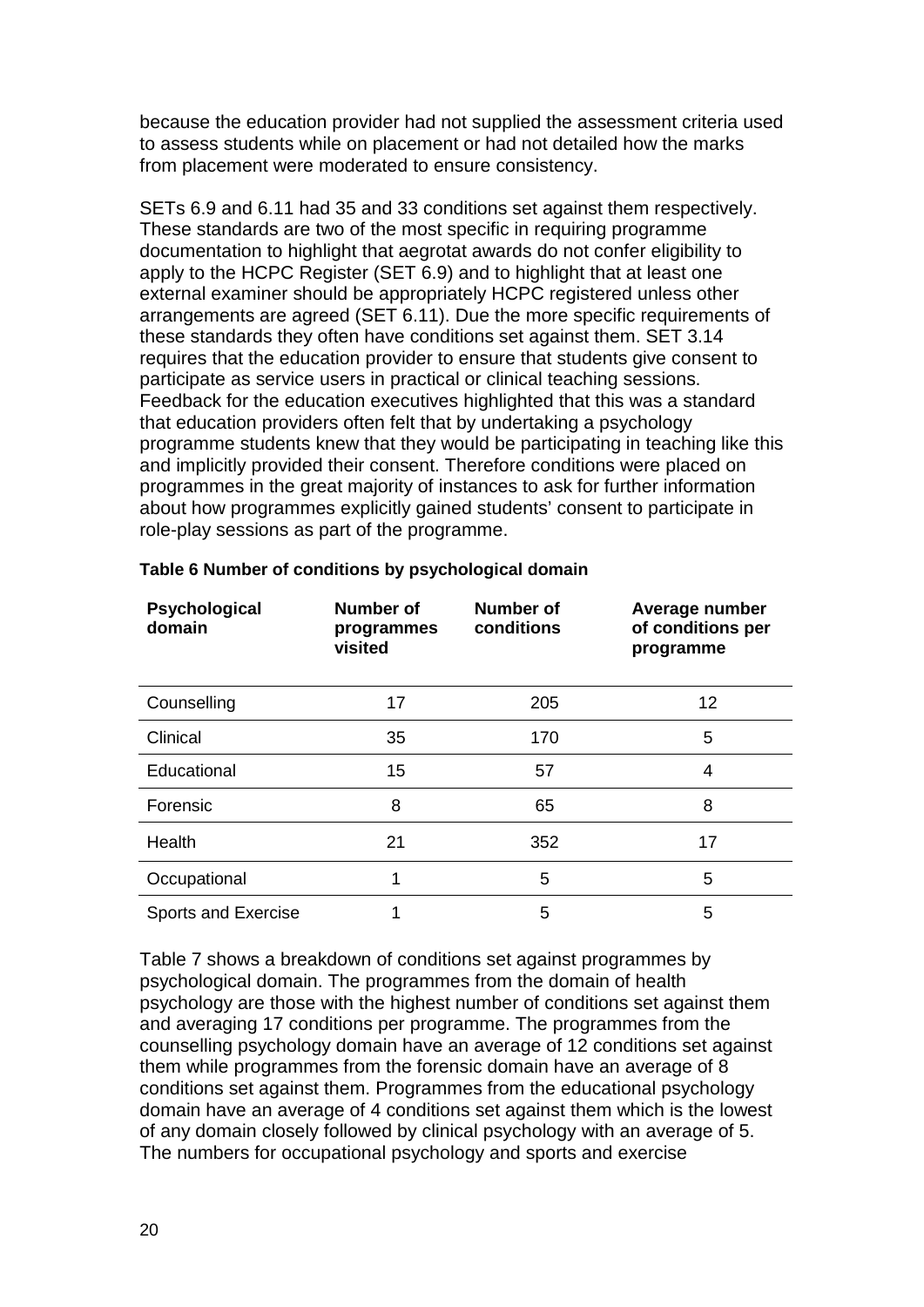psychology programmes are presented for completeness but as there is only one programme per domain no trends can be derived from these numbers.

The significant difference in the number of conditions set against health psychology programmes is explained by the methodology health psychology programmes employ in finding and evaluating practice placements for students. The majority of health psychology programmes had conditions set which requested more information about how the education provider approves and monitors practice placements. Because students who are accepted onto health psychology programmes arrive with practice placements they have organised themselves, more information was needed to determine how the education provider assumed the level of responsibility for these placements as expected by HCPC. This 'spike' in the number of conditions has influenced the average number of conditions set against all practitioner psychologist programmes. However it is important to note that while they have had more conditions set against them each health psychologist programme has been recommended for approval or to have ongoing approval reconfirmed subject to conditions.

The other trend to note is the relatively low average of 5 conditions set against clinical psychology programmes and 4 against the educational psychology programmes. The reasons for this would seem to stem from the relatively stable and homogenous programmes that characterise these domains. Both domains have education and training programmes that are co-ordinated and commissioned from either the NHS or the Department for Education which affords the programmes stability in terms of funding. As such while the programmes can differ in the way they are taught and delivered they have been established over a number of years and have been meeting the BPS accreditation criteria for a similar number of years. This means that while there has been a change in the regulator and the regulatory requirements this has not proved to be too challenging a change for these programmes in particular.

#### **Visitors' reports**

As highlighted above, following a visit a report is produced which reflects the visitors' findings about a programme, including their recommendation to our ETC, and is sent to the education provider. After a report is sent, the education provider has 28 days to make any observations on it. After these 28 days, the visitors' report and any observations on it made by the education provider are considered by the ETC and the final outcome (including any conditions) are agreed.

After the visits to PP programmes 87 per cent of our visitors' reports were sent to education providers within 28 days of the visit. 28 per cent of visitors' reports were produced in 2 weeks or under while only 13 per cent took over 28 days.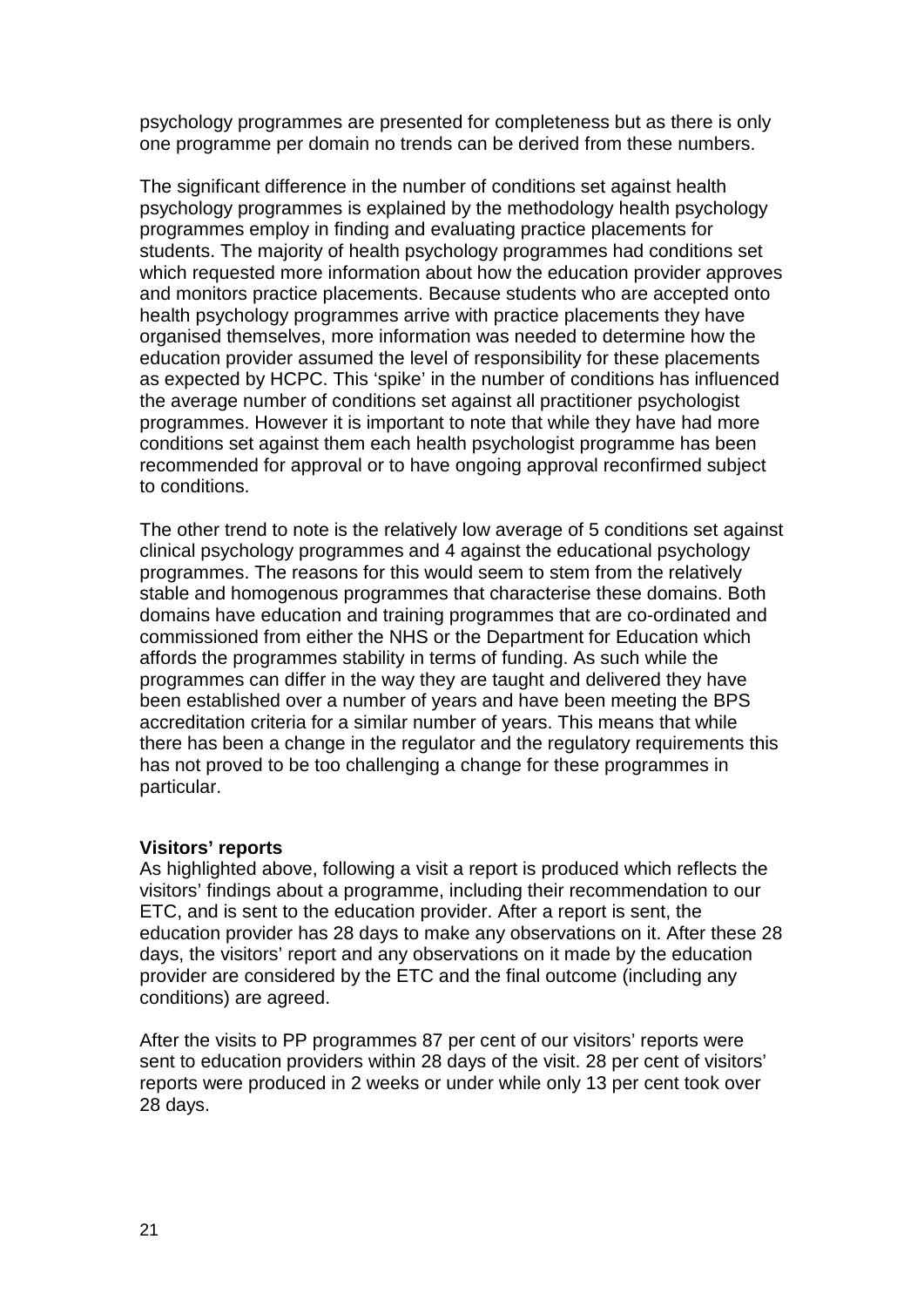| Number of days  | Number of PP<br>reports produced | Percentage of<br><b>PP reports</b><br>produced | <b>Number of reports</b><br>and percentage for<br>all programmes |
|-----------------|----------------------------------|------------------------------------------------|------------------------------------------------------------------|
| 7 days or less  | 8                                | 8                                              | 22 (7%)                                                          |
| 8 -14 days      | 20                               | 20                                             | 43 (14%)                                                         |
| 15 - 21 days    | 32                               | 33                                             | 78 (26%)                                                         |
| 22 - 28 days    | 25                               | 26                                             | 107 (35%)                                                        |
| 29 - 40 days    | 12                               | 12                                             | 49 (16%)                                                         |
| 41 - 60 days    | 1                                |                                                | 4(1%)                                                            |
| 61 days or more | 0                                | 0                                              | 0                                                                |

**Table 7 Number of days taken to produce visitors' reports 2009 - 2012**

While this is comparable to the reports produced for all other programmes during the same 2009-12 period the figures suggest that the reports for PP programmes were produced consistently faster than for all other programmes. For all other programmes visited between 2009-12 21 per cent of reports were produced in 2 weeks or under and 82 per cent were produced within 28 days. 17 per cent of visitors' reports produced for all other programmes visited between 2009-12 took over 28 days to produce. This highlights that while some reports have taken longer than anticipated, less time was were required to ensure that the visitors' reports for PP programmes were completed to the required standard and sent to the education provider on time, when compared with all other programmes that were visited.

Overall only 13 visitors' reports about PP programmes have taken over 28 days to produce with the longest taking 43 days and the shortest taking two days. On average it has taken 20 days to produce a report for a PP programme. This is longer than the aim of 14 days but from the qualitative data, education executives have suggested that it took longer to write the reports to suitably match conditions with the requirements placed on PP programmes due to a lack of familiarity with programmes from this profession initially. It was suggested in the initial review of the approval visits to PP programmes that the time taken to write the reports would reduce. This has been borne out by statistics with the average time taken to produce a report dropping overall and with the average dropping from year to year. The average time taken to produce a visitors report to a PP programme in the first year of visits was 21 days in the second year it was 20 days and the third year it was 18 days.

Table 8 and Graph 7 break down the number of months between visit and the final decision on programme approval for the visited PP programmes. The majority of programmes (75 per cent) were approved within 6 months of their visit. However when compared to all other programmes, this seems to be a low figure as 85 per cent of programmes visited between 2009-12 had a final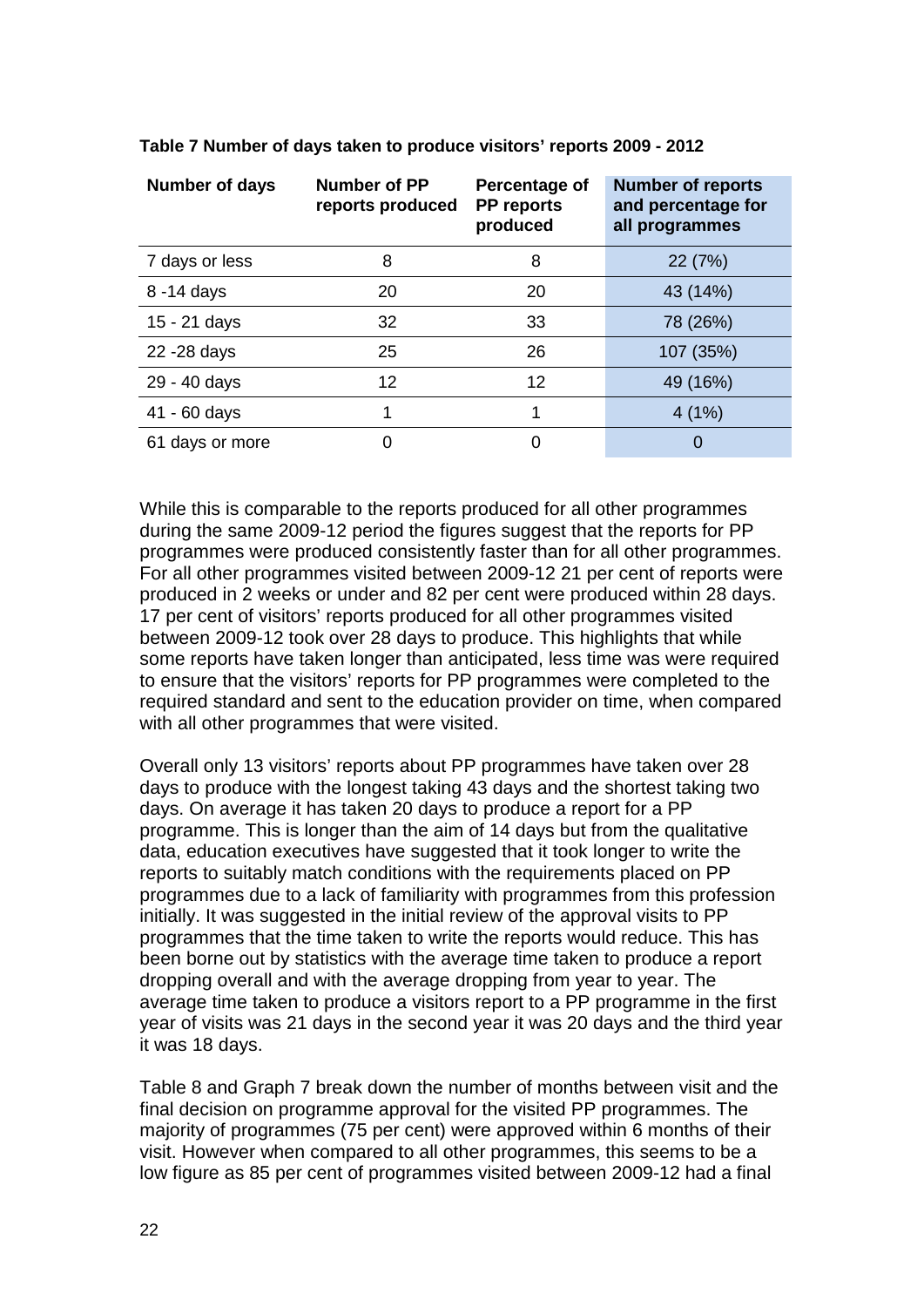approval decision made in the same time period. However, the average time taken for a PP programme to have a decision made about it after a visit was just 4.9 months, which when compared to the 4.6 months for all other programmes visited between 2009-12 meant that there is an average difference of only nine days in getting a final decision made for PP programmes when compared to all other programmes.

| <b>Number of months</b> | <b>Number of PP</b><br>programme<br>decisions made | Percentage<br>of decisions<br>made | <b>Number of</b><br>decisions made<br>and percentage for<br>all programmes |
|-------------------------|----------------------------------------------------|------------------------------------|----------------------------------------------------------------------------|
| 1 month or less         |                                                    |                                    | 5(2%)                                                                      |
| 1-2 months              | 4                                                  | 4                                  | 12(4%)                                                                     |
| 2-3 months              | 11                                                 | 11                                 | 46 (15%)                                                                   |
| 3-4 months              | 8                                                  | 8                                  | 57 (19%)                                                                   |
| 4-5 months              | 20                                                 | 20                                 | 77 (25%)                                                                   |
| 5-6 months              | 31                                                 | 31                                 | 60 (20%)                                                                   |
| more than 6 months      | 24                                                 | 24                                 | 43 (14)                                                                    |

### **Table 8 Number of months between visit and final decision on programme approval 2009 - 2012**

Only in a very small number of cases can programmes be approved within three months of the visit date and this normally only occurs when few or no conditions have been applied. Most typically education providers are receiving a final decision, as highlighted above, between three to five months from the date of the visit. This duration links to the average time education providers take to initially respond to conditions and also the additional time needed if a second response is required. The Education and Training Committee meet ten times a year so education providers are often able to have approval granted shortly after a recommendation is made by the visitors. However, education providers meeting conditions in December can sometimes see a lag in the final decision owing to a longer gap between meetings.

While only 16 per cent of PP programmes were approved within the three month period, compared 21 per cent for all other programmes, it must be highlighted that only one education provider had to delay their start of a programme and in this instance the delay was anticipated well in advance of the visit happening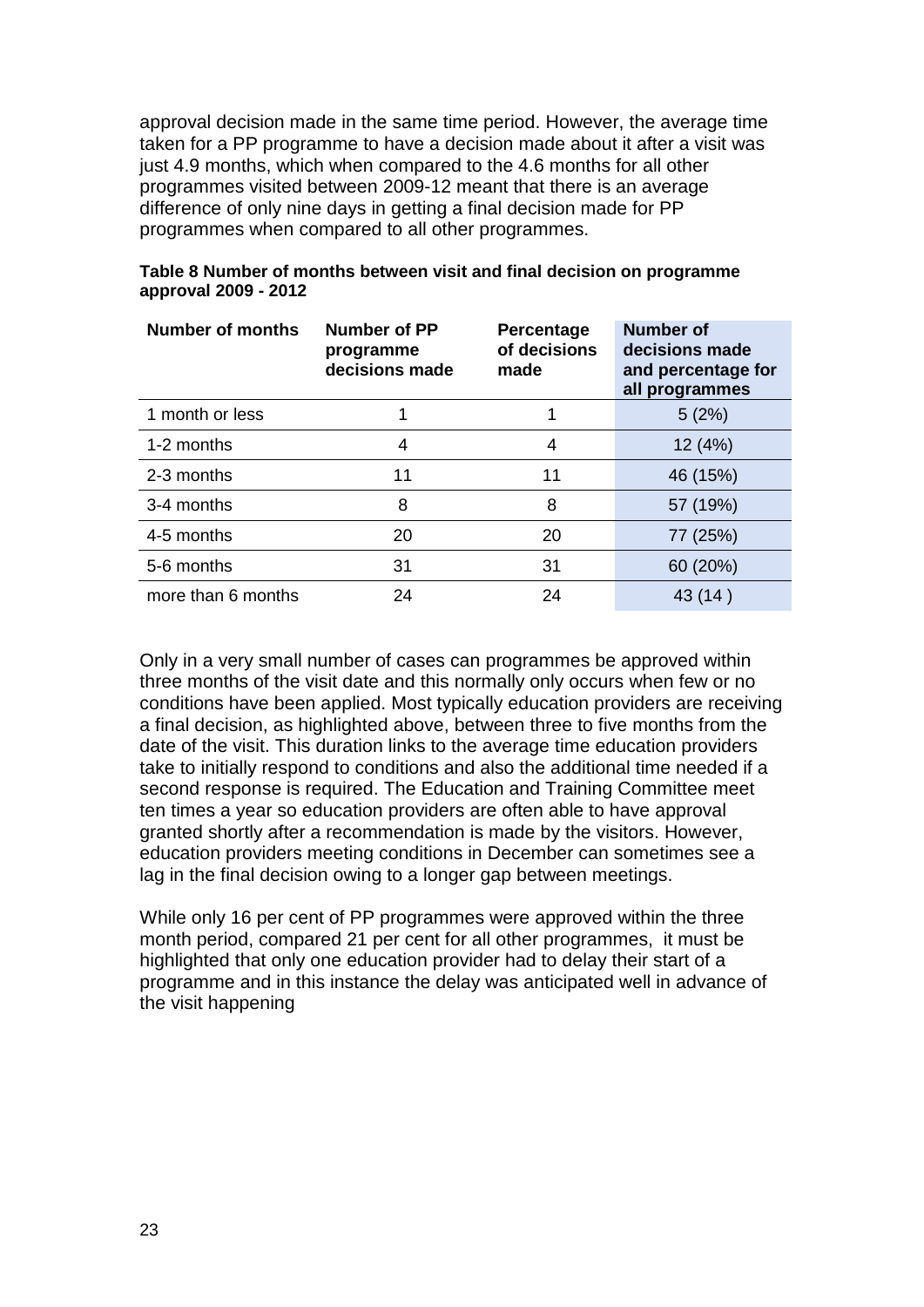

#### **Graph 7 Number of months between visit and final decision on programme approval**

From the qualitative feedback the education executives highlighted the fact that the education providers were very proactive in asking questions and clarifying details around the evidence required to meet conditions. This often happened within the 28 observation period which suggests that the education providers may have felt that this was both a deadline for conditions as well as a period of observation. The education executives also highlighted that while there were often several conditions set on the programmes they were most often requesting more information to clarify a policy or process or to slightly amend documentation. It was highlighted that because of the time taken to clarify requirements with the HCPC this may have contributed slightly to why in some instances it took slightly longer for PP programmes to get a final decision made on their programme than would have originally anticipated.

# **Recommendations**

Recommendations are observations on the programme or education provider which do not need to be met before the programme is recommended for approval or ongoing approval. Recommendations are normally set to encourage further enhancements to the programme and are normally set when it is felt that the particular standard of education and training has been met at, or just above the threshold level.

Graph 8 shows a breakdown of all of the recommendations made on the visited PP programmes. Overall the number of recommendations was very low with an average of 2 made. While the group of standards under 'SET 3 programme management' had the highest number of recommendations made against them there was no discernable pattern in the type of recommendation or reason why the recommendation was made. The majority of the recommendations suggested that the programmes clarified certain issues around the programme management by including more information in student handbooks. The recommendations around the group of standards under 'SET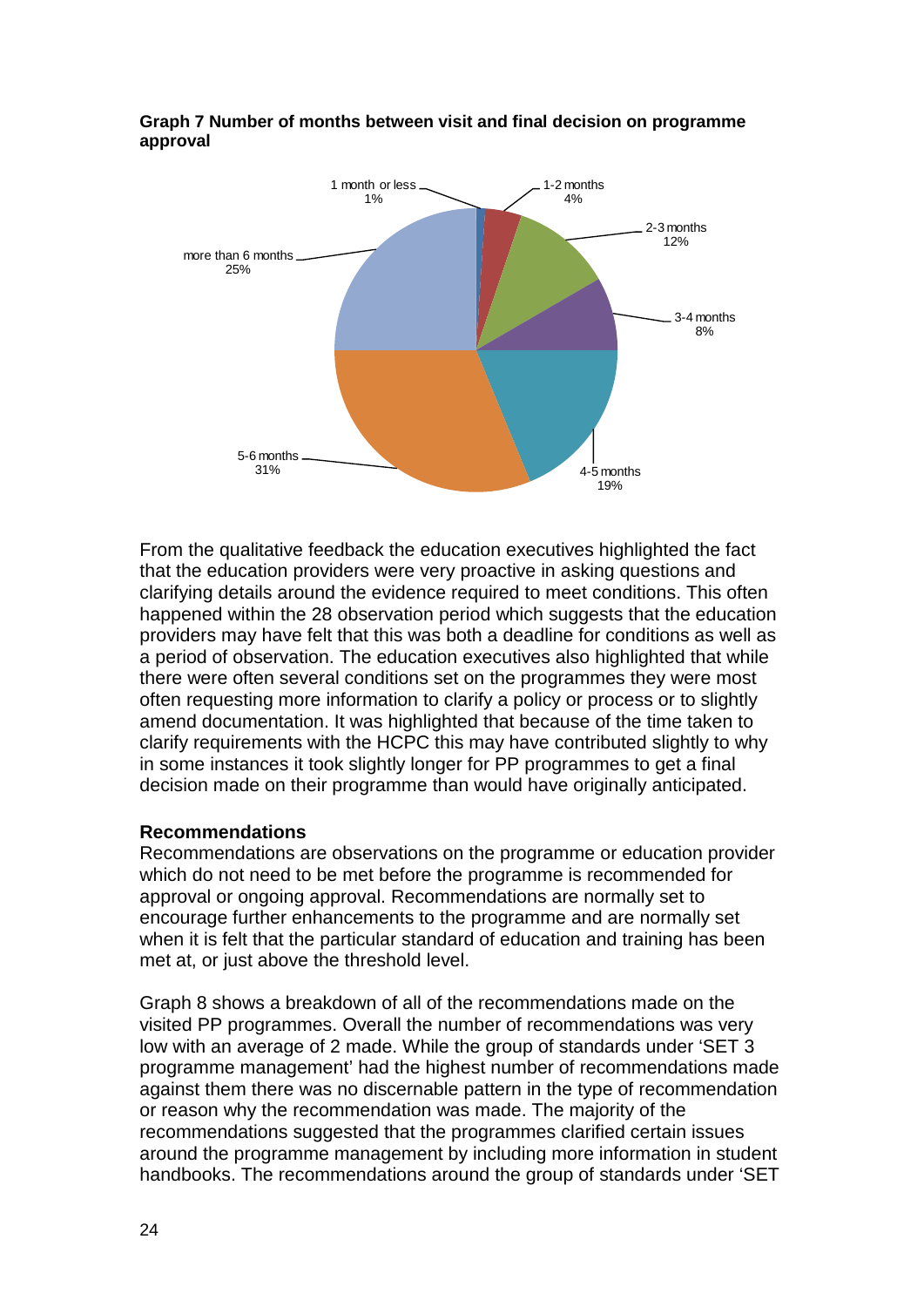2 admissions' again, did not have a discernable pattern. However, most often these recommendations suggested that the programme team clarify, or further highlight, certain aspects of their admissions procedures to aid the process of recruitment or ensure that applicants were fully aware of the process. The recommendations made on standards under 'SET 4 curriculum' and 'SET 5 practice placement' were many and varied and there were no real common threads across either set of standards



#### **Graph 8 Number of recommendations by standard**

Table 9 breaks down the recommendations made by psychological domain. While occupational psychology programmes have the highest average of number of recommendations set against them, there is only one approved programme so this can be considered an outlier, as highlighted above. Clinical and forensic psychology programmes have the next highest average number of recommendations set against them with four per programme on average. Health psychology and educational psychology programmes have the lowest average number recommendations.

Data around the recommendations set against education programmes have not routinely been complied by the Education Department and as such there can be no direct comparison made between PP programmes and all other programmes that were visited between 2009-12. Despite this the number of recommendations made on PP programmes is low and while several recommendations have been made there are no discernable patterns to suggest that there are any trends particular to PP programmes.

#### **Table 9 Number of recommendations by psychological domain**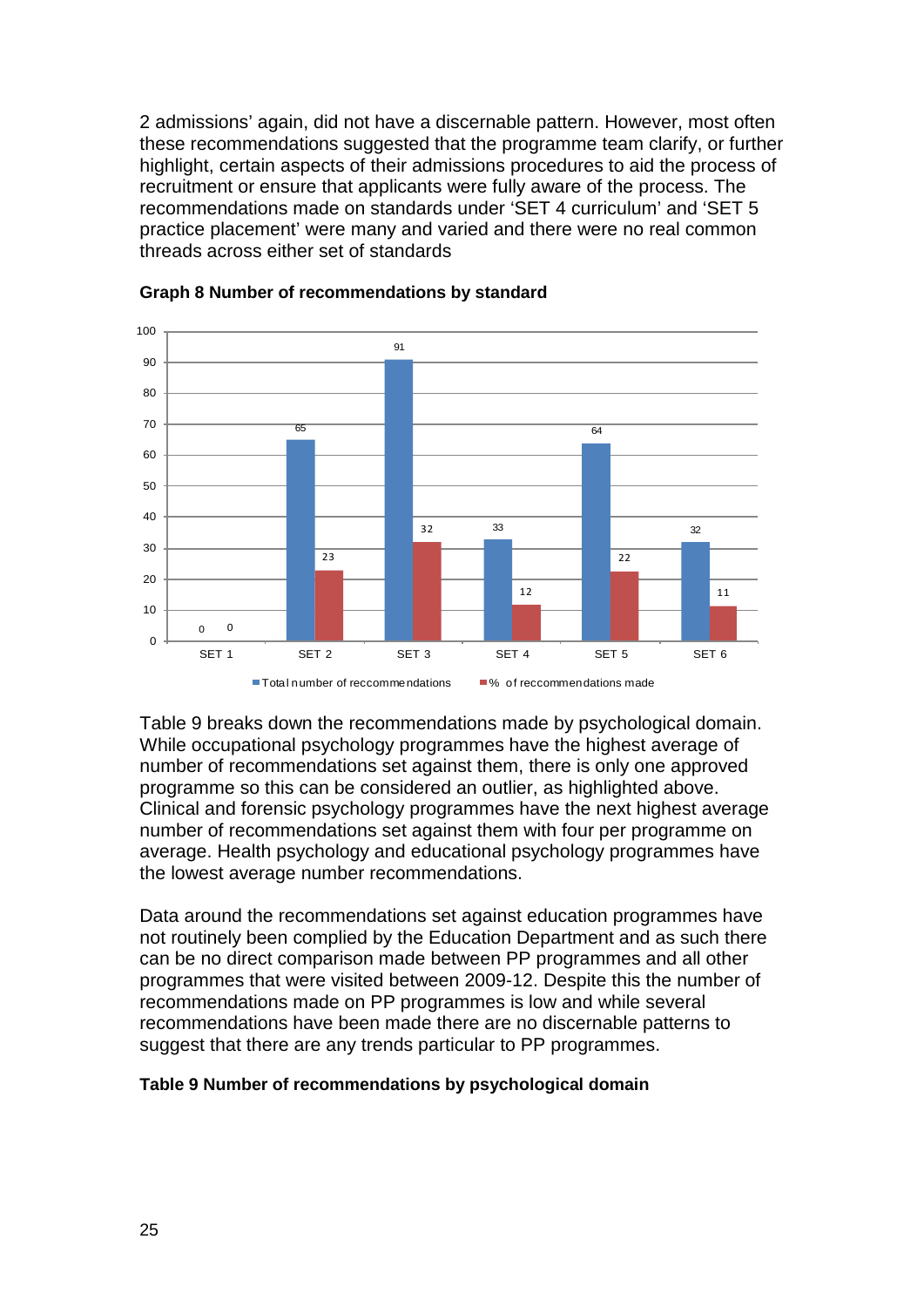| Psychological<br>domain    | Number of<br>programmes<br>visited | Number of<br>recommendations | Average no. of<br>recommendations<br>per programme |
|----------------------------|------------------------------------|------------------------------|----------------------------------------------------|
| Counselling                | 17                                 | 41                           | 2                                                  |
| Clinical                   | 36                                 | 129                          | 4                                                  |
| Educational                | 15                                 | 27                           | 2                                                  |
| Forensic                   | 8                                  | 28                           | 4                                                  |
| Health                     | 21                                 | 51                           | 2                                                  |
| Occupational               | 1                                  | 6                            | 6                                                  |
| <b>Sports and Exercise</b> |                                    | 3                            | 3                                                  |

# **Conclusions**

From the data collected and reviewed here it is clear that there are no emerging trends which are specific to practitioner psychologist programmes when compared to programmes from other professions regulated by HCPC. Of the 98 programmes visited all had approval or ongoing approval granted subject by the Education and Training Committee. This suggests that the BPS accreditation process previously undergone by these programmes was as robust and thorough as anticipated. As such the programmes have been able to meet the requirements of HCPC by demonstrating how they meet each standard of education and training (SETs).

The number of conditions set against each of the PP programmes has varied but averages out at 8. This is identical to all of the other programmes visited between 2009-12 and reinforces the findings that there are little or no differences between the way the PP programmes performed during the approval process when compared to the programmes from all other professions. The conditions that were set were familiar to the education executives and seemed to mirror those most commonly set on programmes from other professions, again suggesting that there no discernable trend specific to PP programmes when subject to the approvals process. The specific standard against which most conditions were set was SET 2.1. The majority of these conditions were around the use of terminology in programme information and again reflect the outcomes found for all programmes between 2009-12. This again highlights that while trends are emerged they were not specific to PP programmes.

With regard to visitors' reports, there was no need to allocate additional resource to produce reports for PP programmes in comparison to other professions. In fact, despite the qualitative feedback that the education executives have initially found the reports slightly more difficult to produce initially, the reports for the PP programmes were being, on average, produced faster than the reports for all visited programmes between 2009-12. While this did not manifest itself in final decisions being made on PP programmes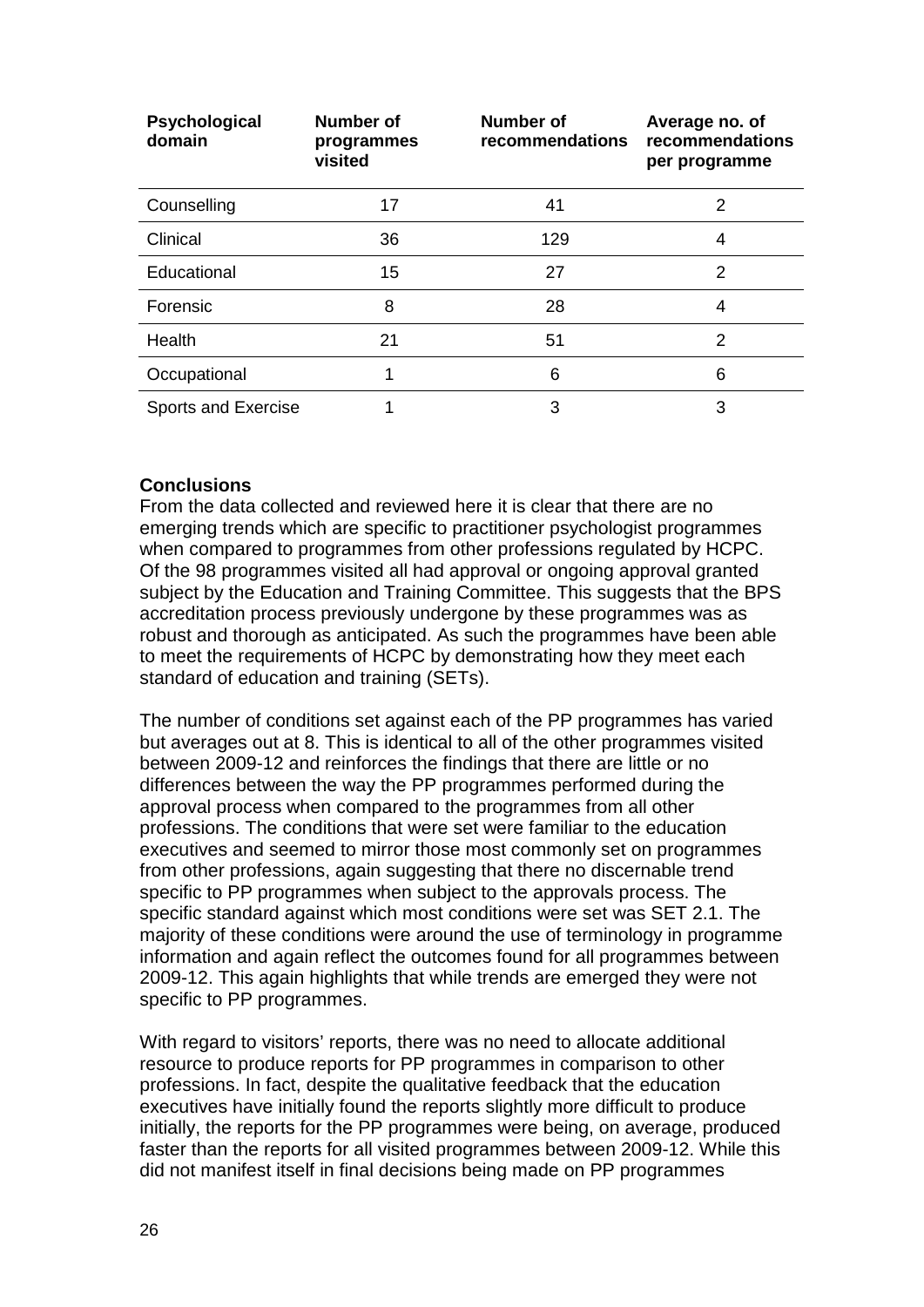quicker than those of all other programmes the average time taken for a final decision to be made was comparable with only nine days difference on average.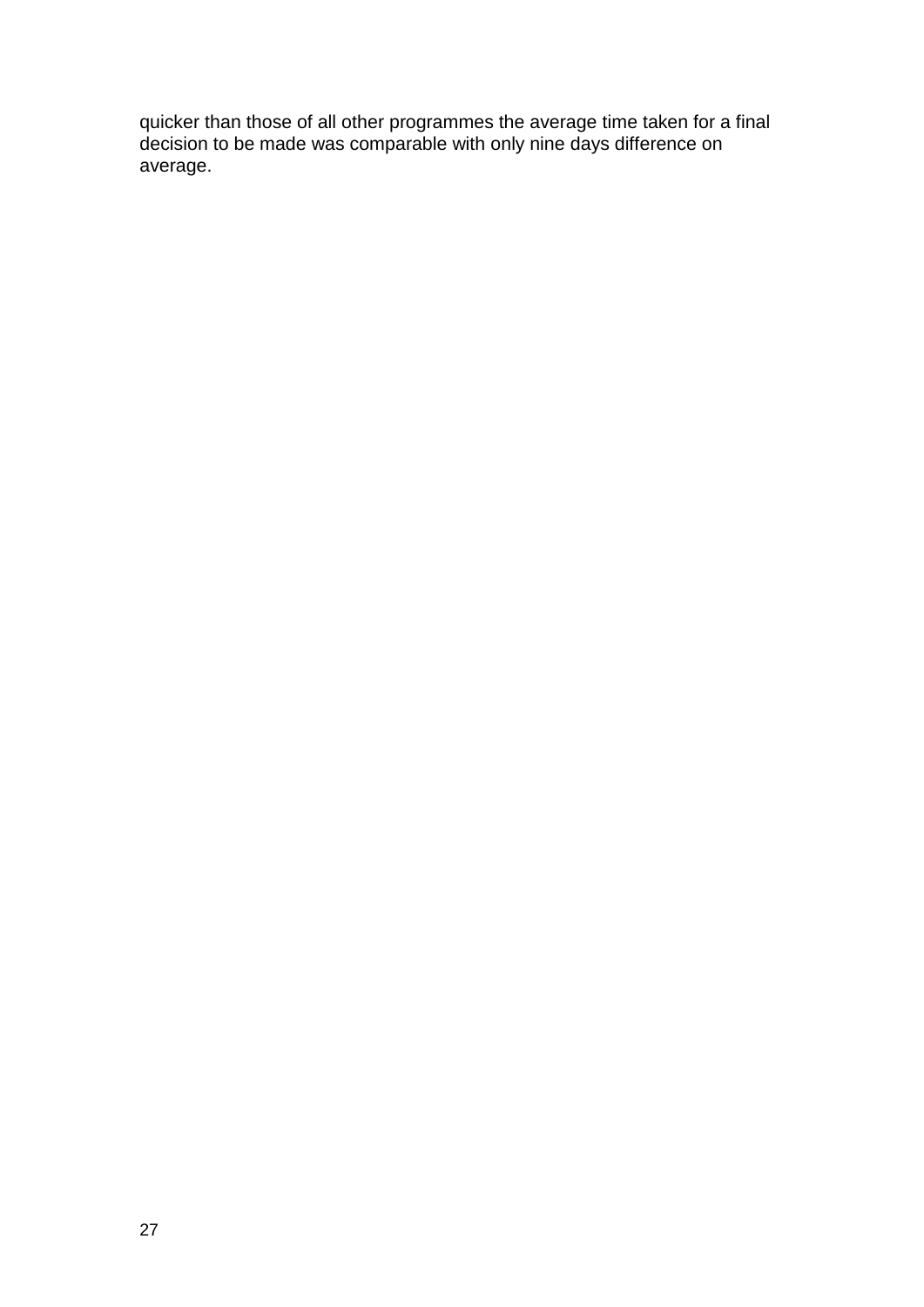| <b>Education</b><br><b>Provider</b>        | <b>Programme title</b>                                                                    | Mode of<br>delivery | Date of<br>approval<br>visit | <b>Current</b><br>approval<br><b>status</b> |
|--------------------------------------------|-------------------------------------------------------------------------------------------|---------------------|------------------------------|---------------------------------------------|
| University of<br>Nottingham                | <b>Professional Doctorate</b><br>in Forensic Psychology                                   | Full time           | 12/01/2010                   | Approved                                    |
| University of<br>Nottingham                | Top up Professional<br>Doctorate in Forensic<br>Psychology                                | Full time           | 12/01/2010                   | Approved                                    |
| University of<br>Plymouth                  | <b>Professional Doctorate</b><br>in Clinical Psychology                                   | Full time           | 02/03/2010                   | Approved                                    |
| <b>British</b><br>Psychological<br>Society | Qualification in<br><b>Counselling Psychology</b>                                         | Flexible            | 03/03/2010                   | Approved                                    |
| <b>University College</b><br>London        | Doctorate in Clinical<br>Psychology<br>(DclinPsych)                                       | Full time           | 18/03/2010                   | Approved                                    |
| University of<br>Manchester                | <b>Educational and Child</b><br>Psychology<br>(D.Ed.Ch.Psychol)                           | Full time           | 13/04/2010                   | Approved                                    |
| University of<br><b>Bristol</b>            | Doctorate of<br><b>Educational Psychology</b><br>(D.Ed.Psy.)                              | Full time           | 21/04/2010                   | Approved                                    |
| Institute of<br>Psychiatry                 | Doctorate in Clinical<br>Psychology (DClinPsy)                                            | Full time           | 29/04/2010                   | Approved                                    |
| University of<br>Birmingham                | Applied Educational and<br>Child Psychology<br>(D.Ed.Psy)                                 | Full time           | 29/04/2010                   | Approved                                    |
| Teesside<br>University                     | Doctorate in Clinical<br>Psychology (DclinPsy)                                            | Full time           | 12/05/2010                   | Approved                                    |
| Tavistock &<br>Portman NHS<br>Trust        | Doctorate in Child,<br>Community and<br><b>Educational Psychology</b><br>(D.Ch.Ed.Psych.) | Full time           | 13/05/2010                   | Approved                                    |
| University of<br>Exeter                    | Doctorate in Clinical and<br><b>Community Psychology</b><br>(DClinPsy)                    | Full time           | 02/06/2010                   | Closed                                      |
| University of                              | Doctorate in Clinical                                                                     | Full time           | 02/06/2010                   | Approved                                    |

# **Appendix 1 – list of programmes visited**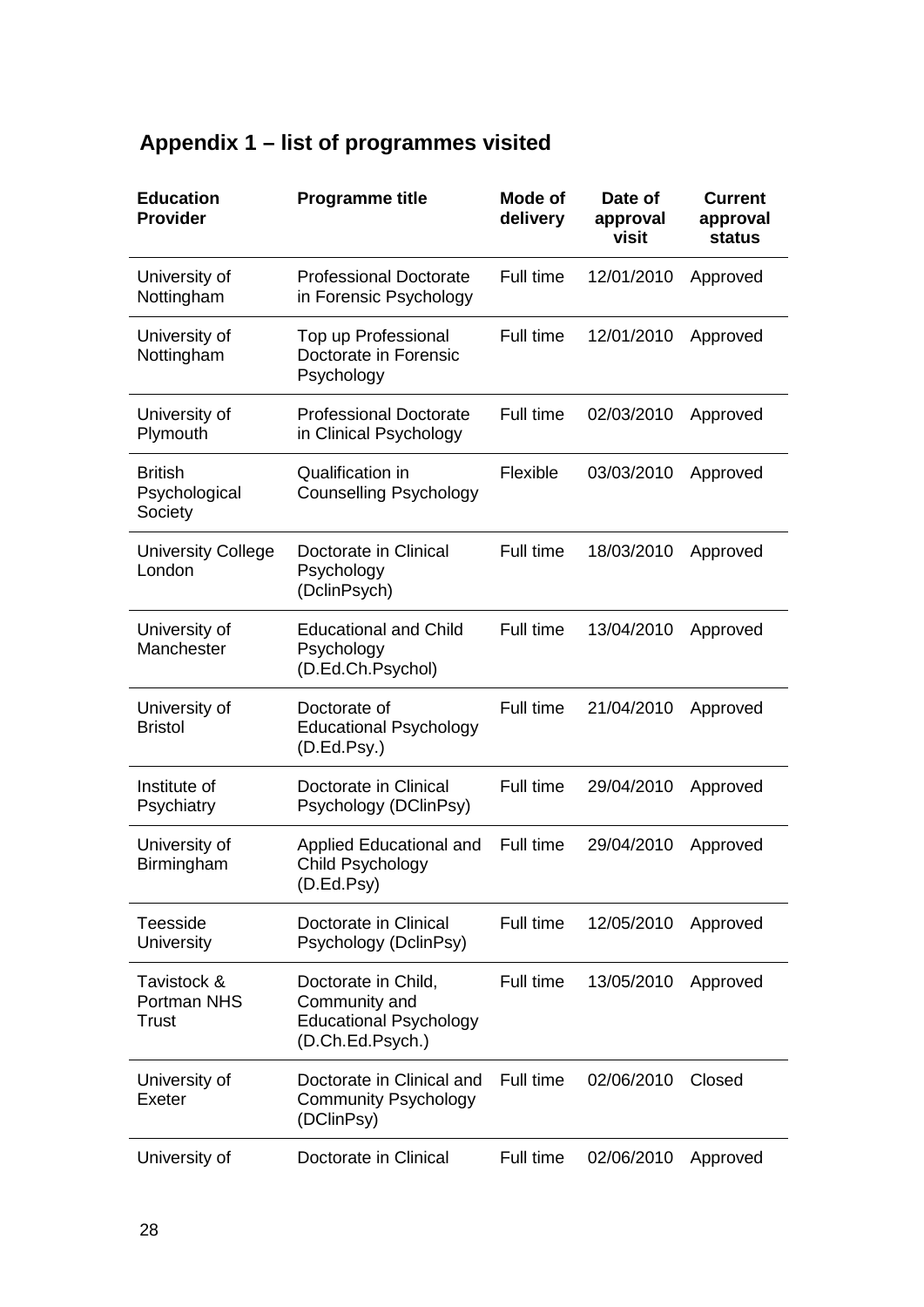| Exeter                                                  | Psychology                                                                                  |           |            |          |
|---------------------------------------------------------|---------------------------------------------------------------------------------------------|-----------|------------|----------|
| University of<br>Surrey                                 | Doctorate in Clinical<br>Psychology (PsychD)                                                | Full time | 08/06/2010 | Approved |
| Institute of<br>Education,<br>University of<br>London   | Doctorate in<br>Professional<br>Educational, Child and<br>Adolescent Psychology<br>(DEdPsy) | Full time | 16/06/2010 | Approved |
| <b>British</b><br>Psychological<br>Society              | <b>Qualification in Forensic</b><br>Psychology                                              | Flexible  | 22/06/2010 | Approved |
| University of<br>Leeds                                  | Doctorate in Clinical<br>Psychology<br>(DClinPsychol)                                       | Full time | 22/06/2010 | Approved |
| London<br>Metropolitan<br>University                    | <b>Professional Doctorate</b><br>in Health Psychology                                       | Full time | 24/06/2010 | Approved |
| London<br>Metropolitan<br>University                    | <b>Professional Doctorate</b><br>in Health Psychology                                       | Part time | 24/06/2010 | Approved |
| <b>City University</b>                                  | <b>Professional Doctorate</b><br>in Counselling<br>Psychology                               | Full time | 30/06/2010 | Approved |
| University of<br>Glamorgan                              | <b>MSc Health Psychology</b>                                                                | Full time | 08/07/2010 | Closed   |
| University of<br>Glamorgan                              | <b>MSc Health Psychology</b>                                                                | Part time | 08/07/2010 | Closed   |
| University of the<br>West of England,<br><b>Bristol</b> | Post Graduate Diploma<br>in Health Psychology<br>(Professional Practice)                    | Full time | 08/07/2010 | Approved |
| University of the<br>West of England,<br><b>Bristol</b> | <b>Professional Doctorate</b><br>in Health Psychology                                       | Full time | 08/07/2010 | Approved |
| University of<br>Manchester                             | Doctorate in<br><b>Counselling Psychology</b>                                               | Full time | 18/08/2010 | Approved |
| University of Bath                                      | Doctorate in Clinical<br>Psychology                                                         | Full time | 21/09/2010 | Approved |
| <b>Cardiff University</b><br>(Prifysgol<br>Caerdydd)    | Doctorate in Clinical<br>Psychology (DClinPsy)                                              | Full time | 21/10/2010 | Approved |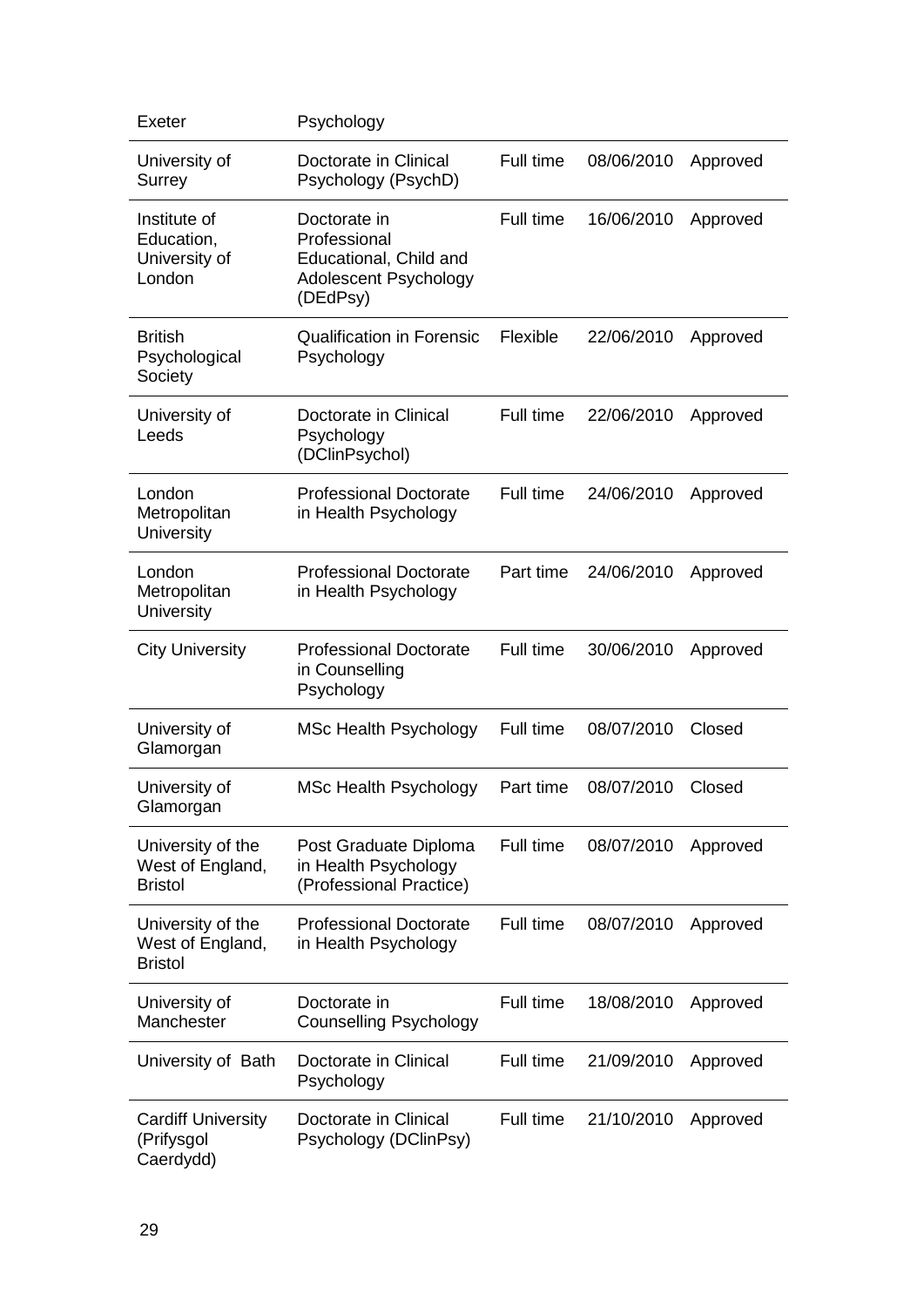| University of<br>Birmingham                        | <b>Clinical Psychology</b><br>Doctorate (ClinPsyD)                                                                | Full time | 09/11/2010 | Approved |
|----------------------------------------------------|-------------------------------------------------------------------------------------------------------------------|-----------|------------|----------|
| University of<br>Leicester                         | Doctorate in Clinical<br>Psychology (DClinPsy)                                                                    | Full time | 12/01/2011 | Approved |
| <b>British</b><br>Psychological<br>Society         | <b>Qualification in Sport</b><br>and Exercise<br>Psychology (Stage 2)                                             | Flexible  | 13/01/2011 | Approved |
| University of Hull                                 | Doctorate in Clinical<br>Psychology (ClinPsyD)                                                                    | Full time | 20/01/2011 | Approved |
| <b>Regent's College</b>                            | Practitioner Doctorate in<br>Existential<br>Phenomenological<br><b>Counselling Psychology</b><br>(DPsych)         | Full time | 27/01/2011 | Approved |
| University of<br><b>Wales Institute</b><br>Cardiff | <b>Post Graduate</b><br>Certificate in<br><b>Practitioner Health</b><br>Psychology                                | Full time | 01/02/2011 | Approved |
| University of<br><b>Wales Institute</b><br>Cardiff | <b>Post Graduate</b><br>Certificate in<br><b>Practitioner Health</b><br>Psychology                                | Part time | 01/02/2011 | Approved |
| University of<br><b>Wales Institute</b><br>Cardiff | Post Graduate Diploma<br>in Practitioner Forensic<br>Psychology                                                   | Full time | 01/02/2011 | Approved |
| University of<br><b>Wales Institute</b><br>Cardiff | Post Graduate Diploma<br>in Practitioner Forensic<br>Psychology                                                   | Part time | 01/02/2011 | Approved |
| Metanoia Institute                                 | Doctorate in<br><b>Counselling Psychology</b><br>and Psychotherapy by<br><b>Professional Studies</b><br>(DCPsych) | Part time | 09/02/2011 | Approved |
| <b>Queen's University</b><br>of Belfast            | Doctorate in Clinical<br>Psychology<br>(DclinPsych)                                                               | Full time | 10/02/2011 | Approved |
| University of<br>Southampton                       | <b>Health Psychology</b><br>Research and<br><b>Professional Practice</b><br>(MPhil)                               | Full time | 16/02/2011 | Approved |
| University of<br>Southampton                       | <b>Health Psychology</b><br>Research and                                                                          | Part time | 16/02/2011 | Approved |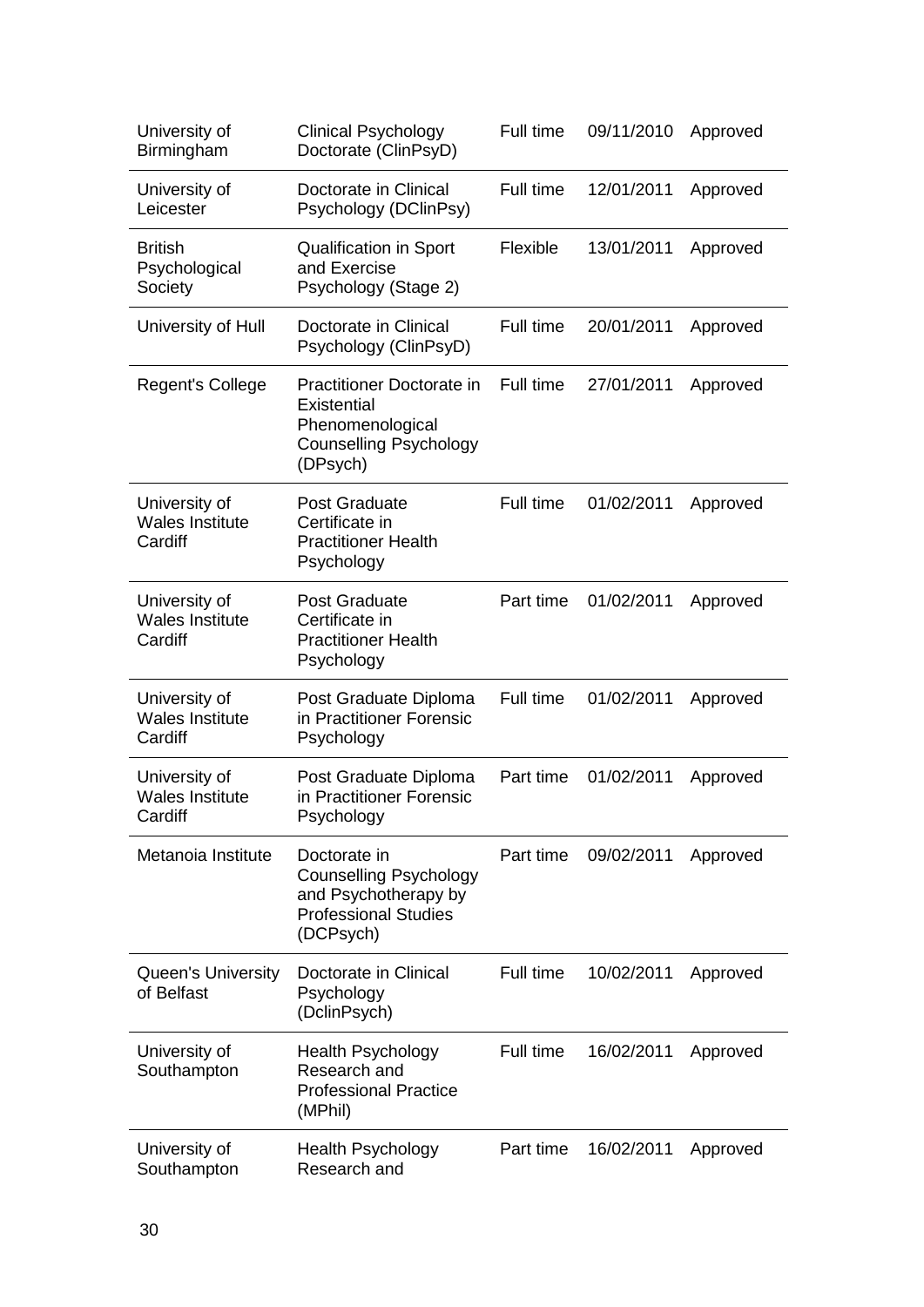|                                                            | <b>Professional Practice</b><br>(MPhil)                                                  |           |            |          |
|------------------------------------------------------------|------------------------------------------------------------------------------------------|-----------|------------|----------|
| University of<br>Southampton                               | <b>Health Psychology</b><br>Research and<br><b>Professional Practice</b><br>(PhD)        | Full time | 16/02/2011 | Approved |
| University of<br>Southampton                               | <b>Health Psychology</b><br>Research and<br><b>Professional Practice</b><br>(PhD)        | Part time | 16/02/2011 | Approved |
| <b>British</b><br>Psychological<br>Society                 | Qualification in<br><b>Educational Psychology</b><br>(Scotland (Stage 2))                | Flexible  | 17/02/2011 | Approved |
| Liverpool,<br>University of                                | Doctorate in Clinical<br>Psychology<br>(D.Clin.Psychol)                                  | Full time | 23/02/2011 | Approved |
| <b>Keele University</b><br>and Staffordshire<br>University | Doctorate in Clinical<br>Psychology (DClinPsy)                                           | Full time | 08/03/2011 | Approved |
| <b>Canterbury Christ</b><br><b>Church University</b>       | Doctorate in Clinical<br>Psychology<br>(DClinPsychol)                                    | Full time | 17/03/2011 | Approved |
| Coventry<br>University and the<br>University of<br>Warwick | Doctorate in Clinical<br>Psychology (D.Clin.Psy)                                         | Full time | 29/03/2011 | Approved |
| University of<br>Surrey                                    | <b>Health Psychology</b><br>(PhD) and PG Cert in<br><b>Health Psychology</b><br>Practice | Full time | 04/05/2011 | Approved |
| University of<br>Surrey                                    | <b>Health Psychology</b><br>(PhD) and PG Cert in<br><b>Health Psychology</b><br>Practice | Part time | 04/05/2011 | Approved |
| <b>Oxford Health</b><br><b>NHS Foundation</b><br>Trust     | Doctorate in Clinical<br>Psychology (D.Clin<br>Psych)                                    | Full time | 10/05/2011 | Approved |
| Lincoln, University<br>οf                                  | Doctorate in Clinical<br>Psychology (DclinPsy)                                           | Full time | 12/05/2011 | Approved |
| Nottingham,<br>University of                               | Doctorate in Clinical<br>Psychology (DclinPsy)                                           | Full time | 12/05/2011 | Approved |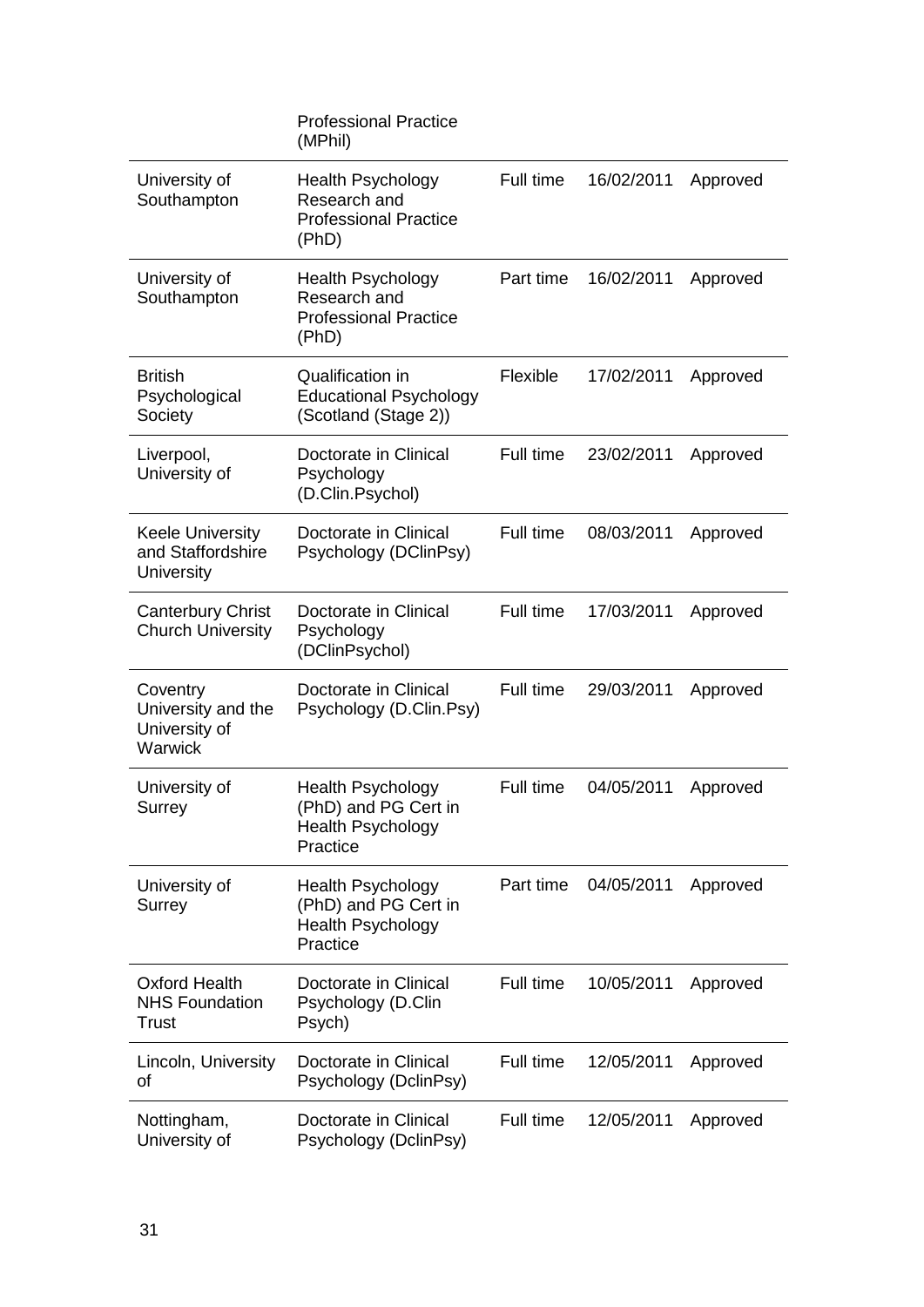| Manchester,<br>University of                                                        | Doctorate in Clinical<br>Psychology (ClinPsyD)                                    | Full time | 17/05/2011 | Approved |
|-------------------------------------------------------------------------------------|-----------------------------------------------------------------------------------|-----------|------------|----------|
| Essex, University<br>of                                                             | Doctorate in Clinical<br>Psychology (DClinPsy)                                    | Full time | 24/05/2011 | Approved |
| <b>British</b><br>Psychological<br>Society                                          | <b>Qualification in Health</b><br>Psychology (Stage 2)                            | Flexible  | 25/05/2011 | Approved |
| <b>British</b><br>Psychological<br>Society                                          | Qualification in<br>Occupational<br>Psychology                                    | Flexible  | 07/06/2011 | Approved |
| Southampton,<br>University of                                                       | Doctorate in<br><b>Educational Psychology</b>                                     | Full time | 16/06/2011 | Approved |
| <b>Teesside</b><br><b>University</b>                                                | Doctorate in<br><b>Counselling Psychology</b><br>(DCounsPsy)                      | Full time | 23/06/2011 | Approved |
| Roehampton<br><b>University</b>                                                     | PsychD in Counselling<br>Psychology                                               | Full time | 05/07/2011 | Approved |
| University of East<br>Anglia                                                        | Doctorate in Clinical<br>Psychology (ClinPsyD)                                    | Full time | 22/11/2011 | Approved |
| New School of<br>Psychotherapy &<br>Counselling &<br>Middlesex<br><b>University</b> | <b>DPsych (Existential</b><br><b>Counselling Psychology</b><br>and Psychotherapy) | Full time | 14/02/2012 | Approved |
| <b>Bangor University</b>                                                            | Doctorate in Clinical<br>Psychology (D.Clin.Psy)                                  | Full time | 21/02/2012 | Approved |
| <b>University College</b><br>London                                                 | D.Ed.Psy Educational<br>and Child Psychology                                      | Full time | 23/02/2012 | Approved |
| <b>Queen's University</b><br>of Belfast                                             | Doctorate in<br>Educational, Child and<br>Adolescent Psychology<br>(DECAP)        | Full time | 06/03/2012 | Approved |
| Royal Holloway,<br>University of<br>London                                          | Doctorate in Clinical<br>Psychology (DClinPsy)                                    | Full time | 06/03/2012 | Approved |
| University of the<br>West of England,<br><b>Bristol</b>                             | <b>Professional Doctorate</b><br>in Counselling<br>Psychology                     | Full time | 15/03/2012 | Approved |
| University of the<br>West of England,                                               | <b>Professional Doctorate</b><br>in Counselling                                   | Part time | 15/03/2012 | Approved |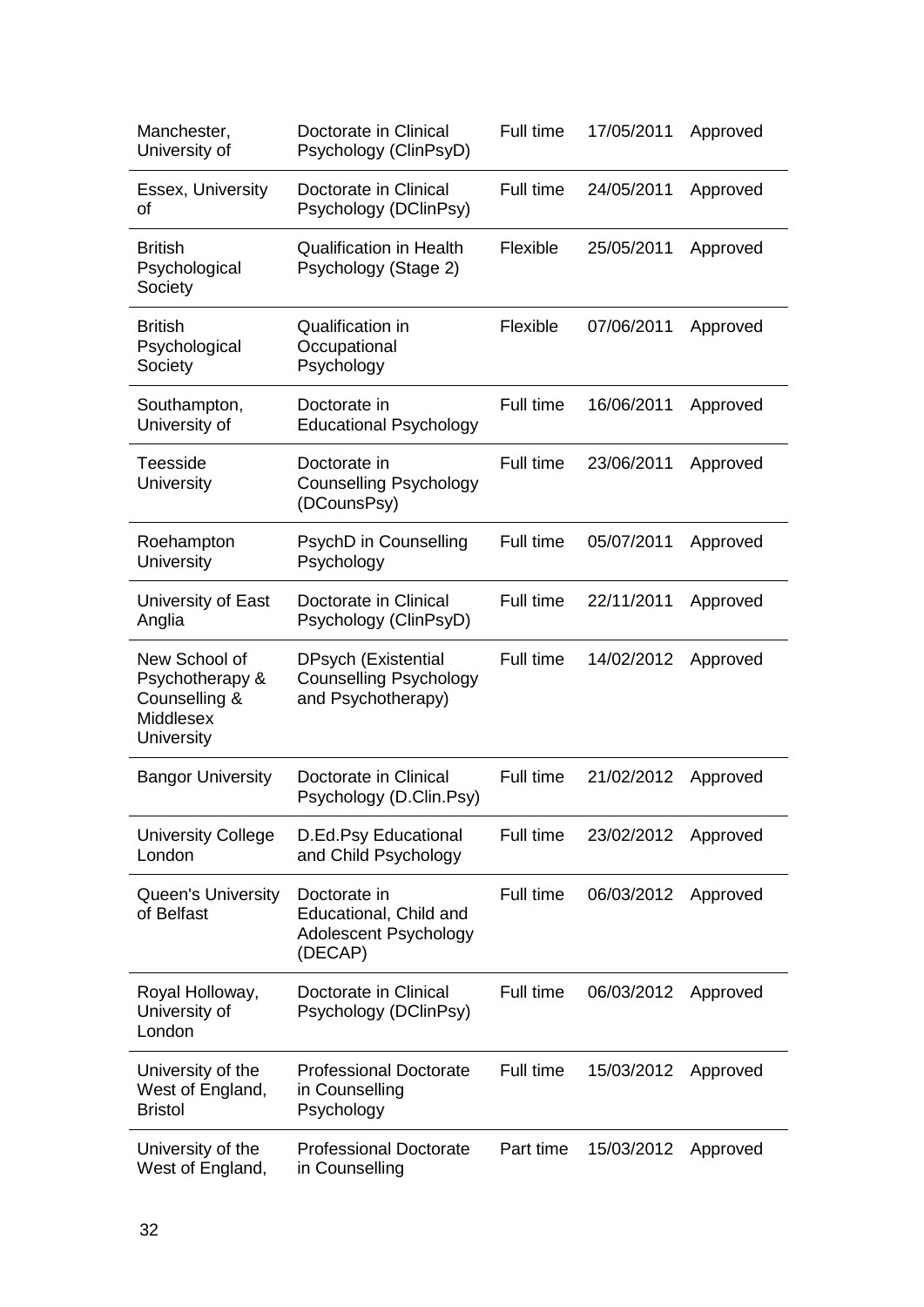| <b>Bristol</b>                                       | Psychology                                                          |           |            |          |
|------------------------------------------------------|---------------------------------------------------------------------|-----------|------------|----------|
| University of<br>Southampton                         | Doctorate in Clinical<br>Psychology<br>(DclinPsychol)               | Full time | 20/03/2012 | Approved |
| Queen Margaret<br><b>University</b>                  | <b>Professional Doctorate</b><br>in Health Psychology               | Full time | 22/03/2012 | Closed   |
| Queen Margaret<br>University                         | <b>Professional Doctorate</b><br>in Health Psychology               | Part time | 22/03/2012 | Closed   |
| <b>Cardiff University</b><br>(Prifysgol<br>Caerdydd) | Doctorate in<br><b>Educational Psychology</b><br>(DEdPsy)           | Full time | 17/04/2012 | Approved |
| <b>Staffordshire</b><br><b>University</b>            | <b>Professional Doctorate</b><br>in Health Psychology               | Full time | 17/04/2012 | Approved |
| <b>Staffordshire</b><br><b>University</b>            | <b>Professional Doctorate</b><br>in Health Psychology               | Part time | 17/04/2012 | Closed   |
| University of East<br>London                         | <b>Professional Doctorate</b><br>in Counselling<br>Psychology       | Part time | 17/04/2012 | Approved |
| London<br>Metropolitan<br>University                 | <b>Professional Doctorate</b><br>in Counselling<br>Psychology       | Full time | 18/04/2012 | Approved |
| London<br>Metropolitan<br><b>University</b>          | <b>Professional Doctorate</b><br>in Counselling<br>Psychology       | Part time | 18/04/2012 | Approved |
| University of<br>Sheffield                           | Doctor of Educational<br>and Child Psychology<br>(DEdCPsy)          | Full time | 24/04/2012 | Approved |
| Newcastle<br><b>University</b>                       | Doctorate in Applied<br><b>Educational Psychology</b>               | Full time | 25/04/2012 | Approved |
| University of<br>Exeter                              | Educational, Child and<br><b>Community Psychology</b><br>(D.Ed.Psy) | Full time | 03/05/2012 | Approved |
| University of<br>Lancaster                           | Doctorate in Clinical<br>Psychology (DClinPsy)                      | Full time | 09/05/2012 | Approved |
| University of<br>Birmingham                          | Doctorate in Forensic<br><b>Psychology Practice</b><br>(ForenPsyD)  | Full time | 10/05/2012 | Approved |
| University of<br>Birmingham                          | Doctorate in Forensic<br><b>Psychology Practice</b>                 | Part time | 10/05/2012 | Approved |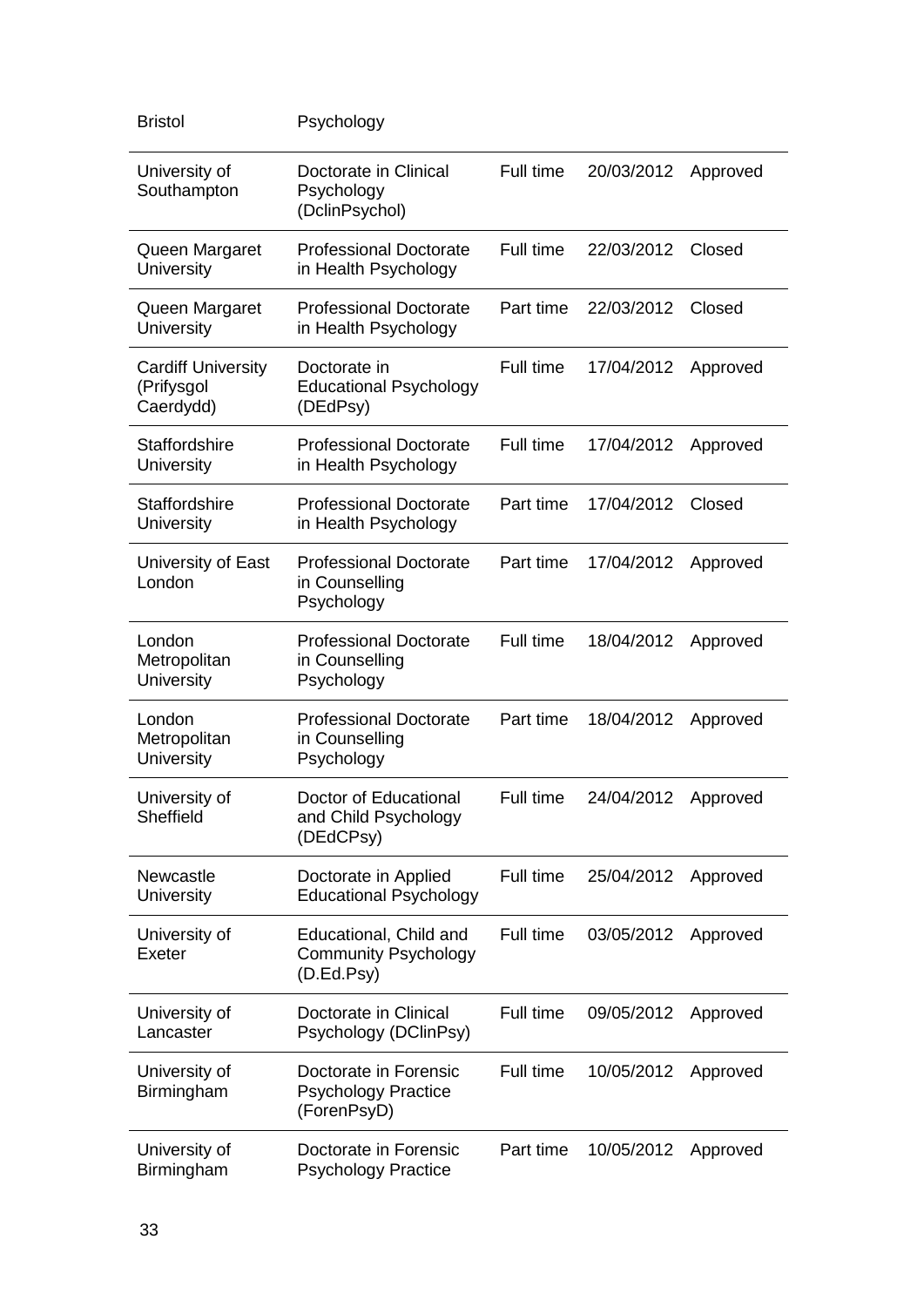(ForenPsyD)

| University of<br>Nottingham                                                 | Doctorate in Applied<br><b>Educational Psychology</b><br>(D.App.Ed.Psy)                                | Full time | 16/05/2012 | Approved |
|-----------------------------------------------------------------------------|--------------------------------------------------------------------------------------------------------|-----------|------------|----------|
| University of<br>Sheffield                                                  | Doctorate in Clinical<br>Psychology (DclinPsy)                                                         | Full time | 16/05/2012 | Approved |
| University of East<br>London                                                | Doctorate in Clinical<br>Psychology (DClinPsy)                                                         | Full time | 17/05/2012 | Approved |
| University of<br>Hertfordshire                                              | Doctorate in Clinical<br>Psychology (DClinPsy)                                                         | Full time | 17/05/2012 | Approved |
| University of<br>Surrey                                                     | <b>Practitioner Doctorate in</b><br>Psychotherapeutic and<br><b>Counselling Psychology</b><br>(PsychD) | Full time | 21/05/2012 | Approved |
| <b>City University</b>                                                      | Doctorate in Health<br>Psychology (Dpsych)                                                             | Full time | 07/06/2012 | Approved |
| <b>City University</b>                                                      | Doctorate in Health<br>Psychology (Dpsych)                                                             | Part time | 07/06/2012 | Approved |
| University of East<br>London                                                | <b>Professional Doctorate</b><br>in Educational and Child<br>Psychology<br>(D.Ed.Ch.Psych)             | Full time | 07/06/2012 | Approved |
| University of<br>Edinburgh                                                  | Doctorate in Clinical<br>Psychology<br>(DClinPsychol)                                                  | Flexible  | 07/06/2012 | Approved |
| University of<br>Edinburgh                                                  | Doctorate in Clinical<br>Psychology<br>(DClinPsychol)                                                  | Full time | 07/06/2012 | Approved |
| University of<br>Glasgow                                                    | Doctorate in Clinical<br>Psychology (DClinPsy)                                                         | Full time | 19/06/2012 | Approved |
| University of<br>Wolverhampton                                              | <b>Practitioner Doctorate in</b><br><b>Counselling Psychology</b><br>(DcounsPsy)                       | Full time | 20/06/2012 | Approved |
| Glasgow<br>Caledonian<br>University and the<br>University of<br>Strathclyde | D.Psych in Counselling<br>Psychology                                                                   | Full time | 26/06/2012 | Approved |
| Glasgow<br>Caledonian                                                       | D.Psych in Counselling<br>Psychology                                                                   | Part time | 26/06/2012 | Approved |